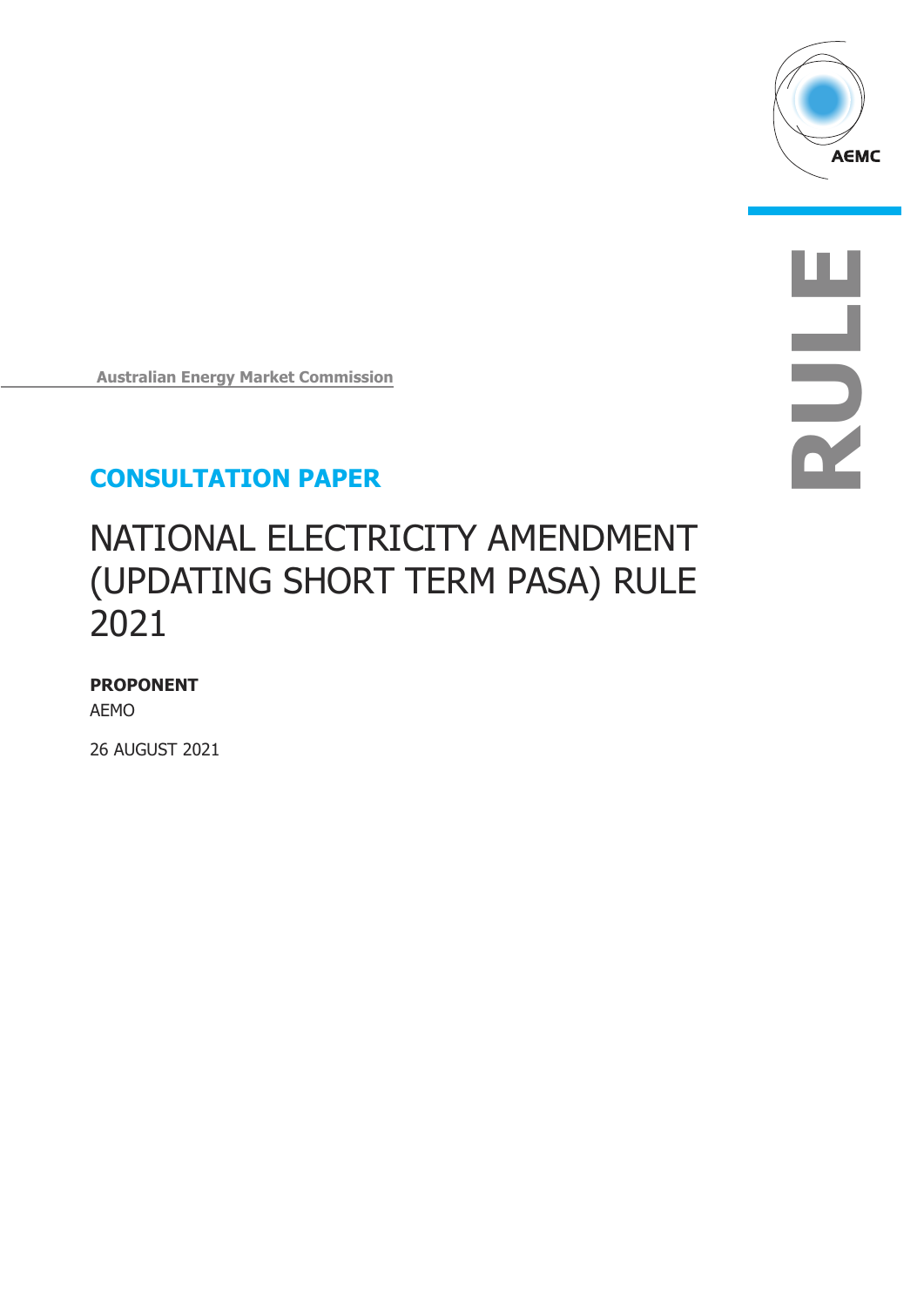### INQUIRIES

Australian Energy Market Commission GPO Box 2603 Sydney NSW 2000

E aemc@aemc.gov.au T (02) 8296 7800

Reference: ERC0332

# **CITATION**

AEMC, National Electricity Amendment (Updating Short Term PASA) Rule 2021, Consultation paper, 26 August 2021

# ABOUT THE AEMC

The AEMC reports to the Energy Ministers' Meeting (formerly the Council of Australian Governments Energy Council). We have two functions. We make and amend the national electricity, gas and energy retail rules and conduct independent reviews for the Energy Ministers' Meeting.

This work is copyright. The Copyright Act 1968 permits fair dealing for study, research, news reporting, criticism and review. Selected passages, tables or diagrams may be reproduced for such purposes provided acknowledgement of the source is included.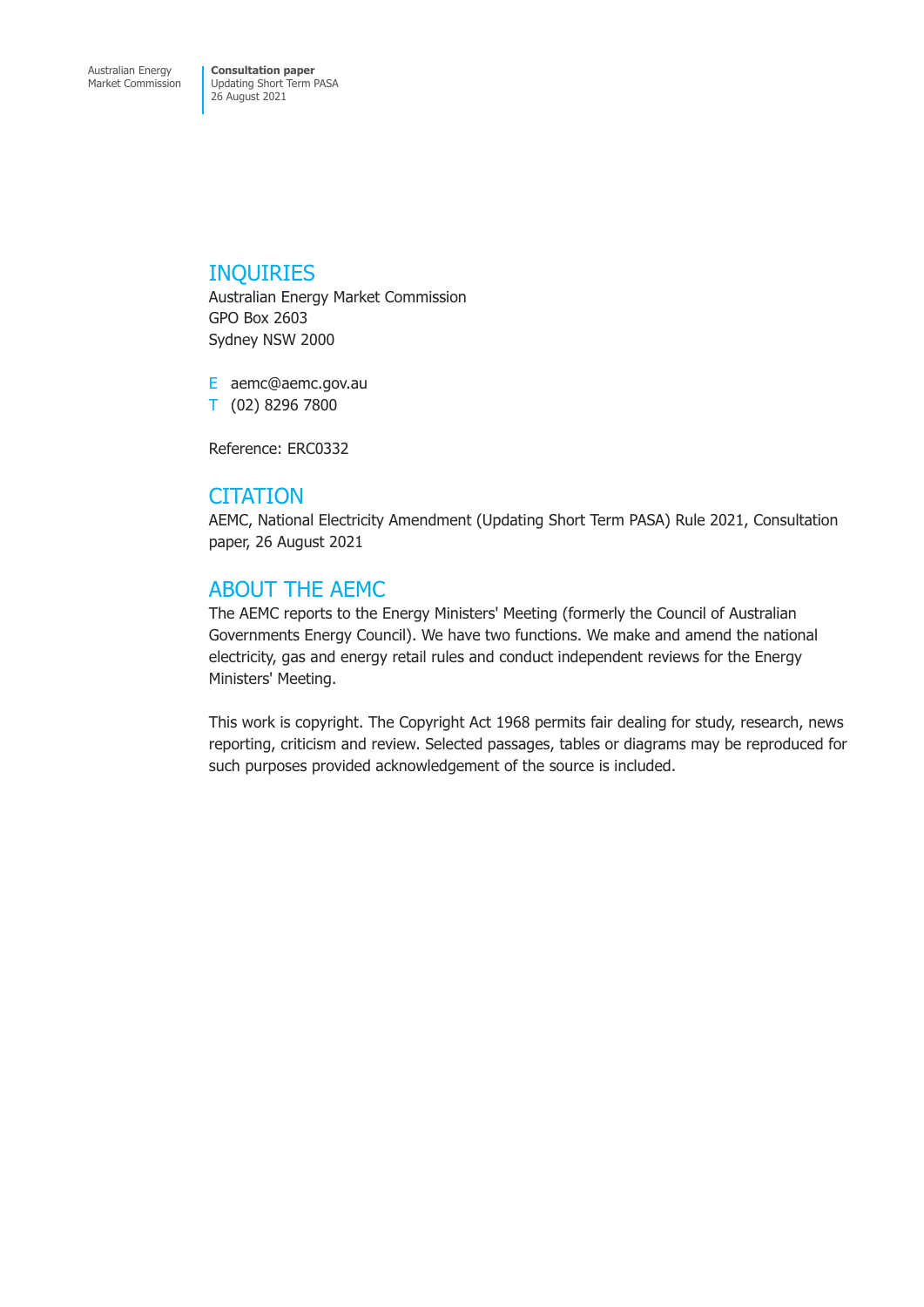Market Commission

Updating Short Term PASA 26 August 2021

# **CONTENTS**

| $\mathbf{1}$<br>1.1<br>1.2                      | <b>Introduction</b><br>Key dates<br>Structure of the paper                                                                                                                                                                                                                   | 1<br>$\mathbf{1}$<br>$\mathbf{1}$                  |
|-------------------------------------------------|------------------------------------------------------------------------------------------------------------------------------------------------------------------------------------------------------------------------------------------------------------------------------|----------------------------------------------------|
| $\overline{2}$<br>2.1<br>2.2<br>2.3<br>2.4      | <b>Background</b><br>Short-term projected assessment of system adequacy current arrangements<br>Current ST PASA processes<br>AEMO's ST PASA replacement project<br>Related projects                                                                                          | $\overline{\mathbf{c}}$<br>$\frac{2}{4}$<br>5<br>6 |
| 3                                               | Overview of the rule change request                                                                                                                                                                                                                                          | 8                                                  |
| 4<br>4.1<br>4.2<br>4.3<br>4.4                   | <b>Assessment framework</b><br>Achieving the NEO<br>Making a more preferable rule<br>Making a differential rule<br>Proposed assessment framework                                                                                                                             | 10<br>10<br>10<br>10<br>11                         |
| 5<br>5.1<br>5.2<br>5.3                          | <b>Issues for consultation</b><br>The current NER are not understandable, have unnecessary prescription and limit AEMO's<br>flexibility to make changes<br>Specification of ST PASA being published over seven days<br>Publication of generator availability on a DUID level | 12<br>12<br>21<br>21                               |
| 6                                               | Lodging a submission                                                                                                                                                                                                                                                         | 25                                                 |
| <b>Abbreviations</b>                            |                                                                                                                                                                                                                                                                              |                                                    |
| <b>FIGURES</b><br>Figure $2.1$ :<br>Figure 2.2: | PASA timeframes<br>ST PASA process                                                                                                                                                                                                                                           | 3<br>5                                             |

Figure 3.1: AEMO's proposed changes to ST PASA 9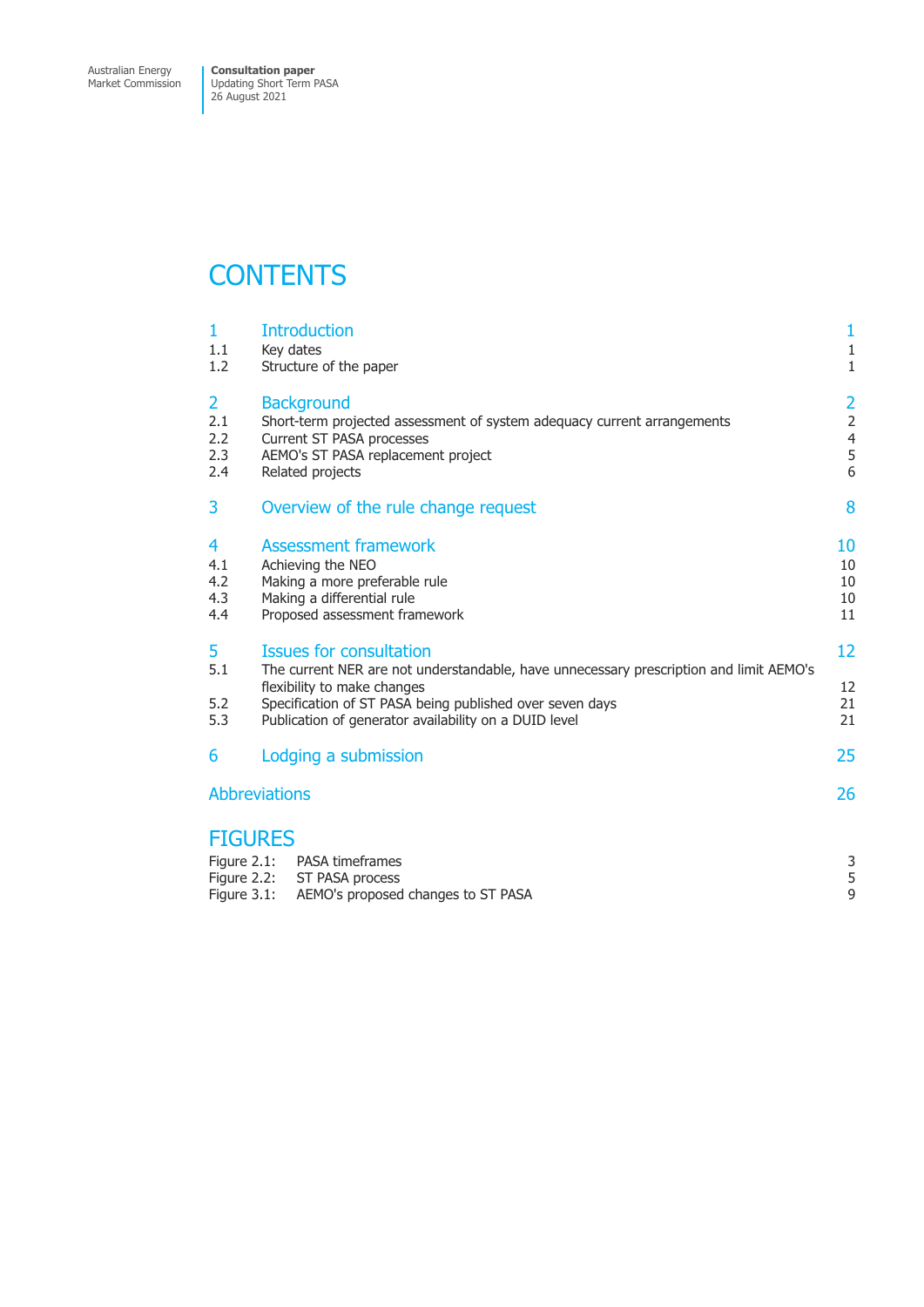# <span id="page-3-0"></span>1 INTRODUCTION

On 29 June 2021, the Australian Energy Market Operator (AEMO) submitted a rule change request to the Australian Energy Market Commission (AEMC or Commission). The request seeks to amend the National Electricity Rule clauses that address the short-term projected assessment of system adequacy (ST PASA).<sup>1</sup> In particular, AEMO proposes changes to:

- Introduce a principles-based framework in clause 3.7.3 of the NER to provide more flexibility to AEMO and market participants to update ST PASA. This would accommodate the new system being developed by AEMO in its ST PASA replacement project.<sup>2</sup>
- Require the publication of generation availability information on a per unit, or dispatchable unit identifier (DUID), level.
- Change the definition of PASA availability to remove the specification of available capacity within 24 hours and replace it with a requirement to specify the recall notice period for relevant plant.

This consultation paper has been prepared to facilitate public consultation on the rule change request and seek stakeholder submissions.

# 1.1 Key dates

The Commission is progressing this rule change under the standard rule change process. Consistent with the requirements for a standard rule change process under the NEL, the key dates for stakeholders in this process are:

- commencement of this rule change process on 26 August 2021
- submissions on the consultation paper to be received by 23 September 2021
- draft determination published 2 December 2021
- submissions due on draft determination 27 January 2022
- final determination 10 March 2022.

# 1.2 Structure of the paper

This consultation paper:

- sets out the background and context relating to the rule change request
- outlines the proposed assessment framework and the rule-making powers of the Commission
- identifies the issues raised in the rule change request and poses questions to facilitate the consultation on this rule change request
- outlines the process for making submissions.

T

<sup>1</sup> Rule change request from AEMO on 29 June 2021: Redeveloping short-term PASA for the NEM transition.

<sup>2</sup> AEMO, ST PASA Replacement Project, https://aemo.com.au/en/initiatives/trials-and-initiatives/st-pasa-replacement-project.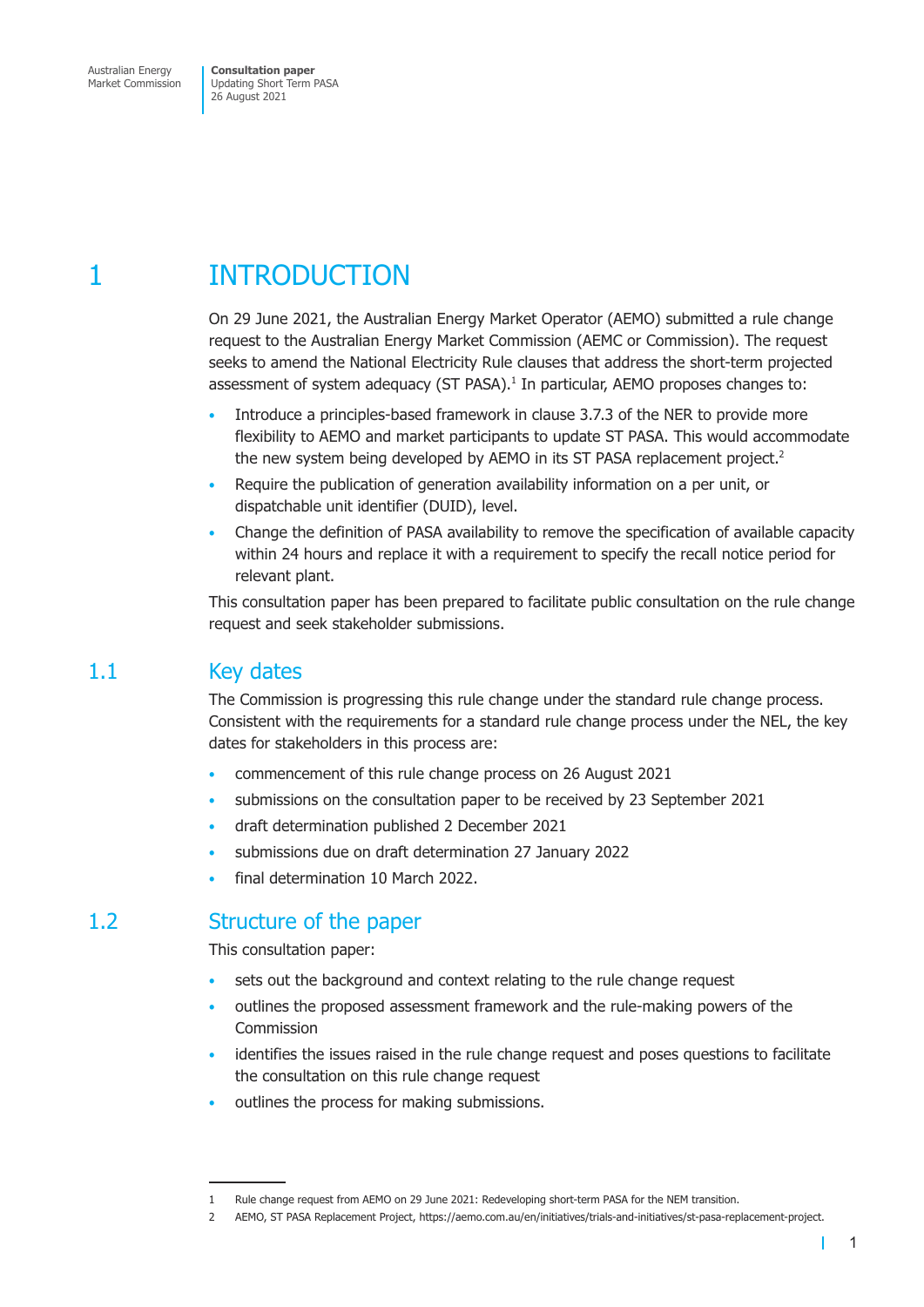# <span id="page-4-0"></span>2 BACKGROUND

This section provides background information on:

- the current arrangements in the NER in relation to ST PASA
- the current ST PASA processes
- AEMO's ST PASA replacement project
- related projects.

# 2.1 Short-term projected assessment of system adequacy current arrangements

The NER requires that AEMO administer the PASA processes.<sup>3</sup> The PASA is the principal method of indicating to the National Electricity Market (NEM) a forecast of electricity system reliability for a period of up to two years.<sup>4</sup> The PASA also takes into account power system security requirements to ensure that they are maintained. The NER requires AEMO to administer the PASA for both a medium-term and short-term period. The subject of this rule change request relates to the short-term PASA process, or ST PASA.

Clause 3.7.3 of the NER sets out the rules governing ST PASA. The NER requires that ST PASA covers six trading days from the end of the trading day covered by the most recent predispatch scheduled with a half-hourly resolution.<sup>5</sup> AEMO has noted that in practice, the current ST PASA is published for a seven trading day period. This is because pre-dispatch PASA (PD PASA) is run every 30 minutes on the 30-minute boundary from real-time until the end of the trading day for which dispatch bid prices are firm, i.e. the pre-dispatch horizon.<sup>6</sup> Therefore in practice, PD PASA and ST PASA (referred to collectively as ST PASA by AEMO in the rule change) cover the period from the end of the most recent 30 minute trading interval until the end of the ST PASA period.

It is important to note the difference between pre-dispatch and pre-dispatch PASA. The predispatch scheduling period is the period from the currently dispatched trading interval up to and including the last trading interval of the last trading day for which the submission of energy bid band prices has closed, which is the current trading day. The pre-dispatch process, or pre-dispatch, provides wholesale market participants with sufficient unit loading, unit ancillary service reserve and regional pricing information for them to make informed and timely business decisions relating to the operation of their dispatchable units.<sup>7</sup> Pre-dispatch PASA is an extension of ST PASA to cover the pre-dispatch scheduling period. The NER specifies that AEMO must complete ST PASA to cover six trading days from the end of the pre-dispatch scheduling period, however AEMO also runs PD PASA so that the combined PD

 $\mathbf{I}$ 

<sup>3</sup> Clause 3.7.1 of the NER.

<sup>4</sup> AEMC, Improved transparency and extending duration of MT PASA, Consultation paper, https://www.aemc.gov.au/rulechanges/improving-transparency-and-extending-duration-mt-pasa.

<sup>5</sup> Clause 3.7.3 (b) of the NER

<sup>6</sup> Rule change request from AEMO on 29 June 2021: Redeveloping short-term PASA for the NEM transition, page 8.

<sup>7</sup> AEMO, Pre-dispatch process description, https://aemo.com.au/- /media/files/electricity/nem/security\_and\_reliability/dispatch/policy\_and\_process/pre-dispatch-process-description.pdf.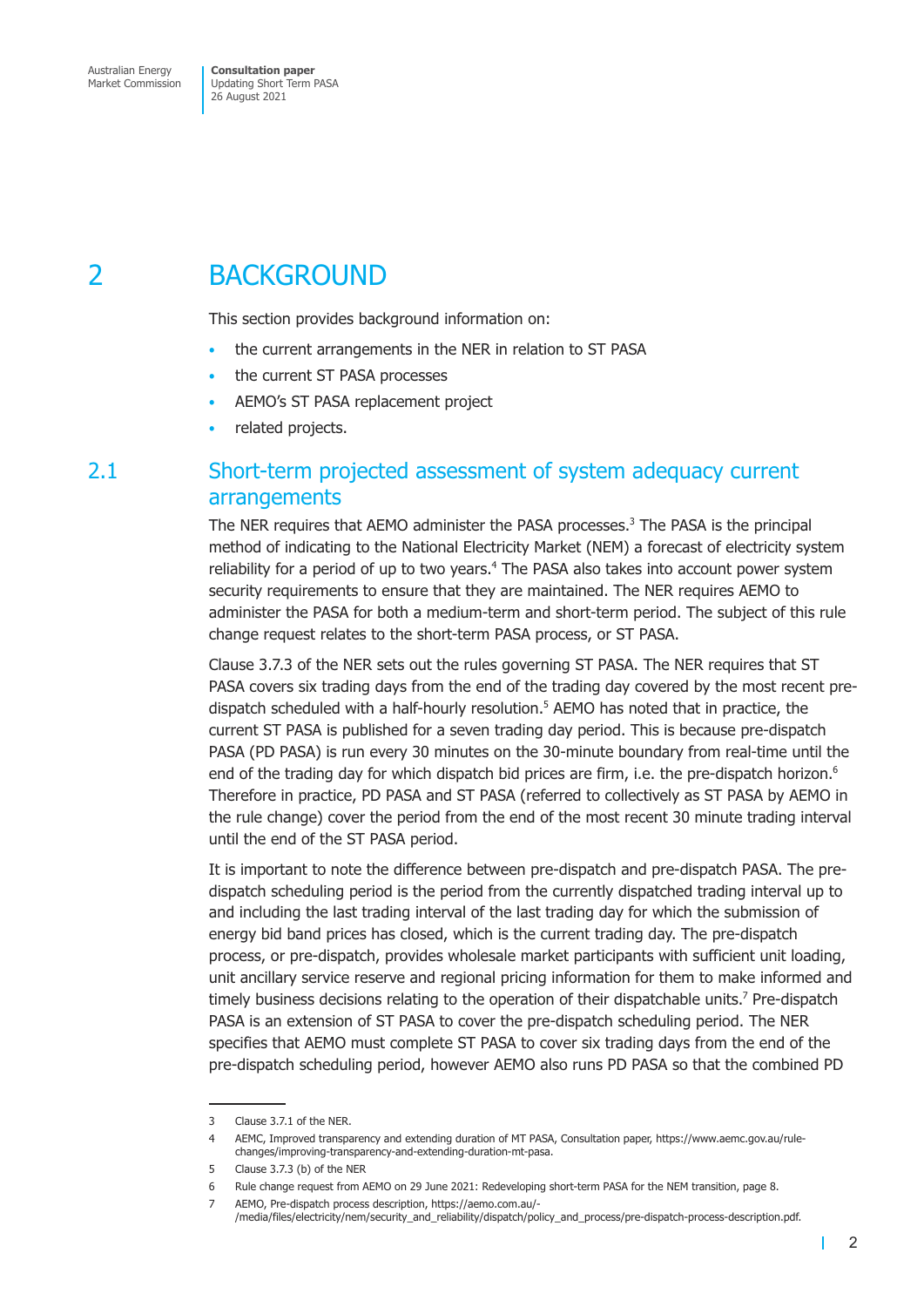and ST PASA cover a period of seven trading days. The key point of differentiation is that pre-dispatch and pre-dispatch PASA are run using different models and incorporate different information. The major difference is that pre-dispatch includes bids and offers, and therefore prices, whereas pre-dispatch PASA does not.<sup>8</sup>

These timelines are illustrated in Figure 2.1.



#### **Figure 2.1: PASA timeframes**

Note: Clause 3.7.2 of the NER governs the MT PASA process. Clause 3.7.2 (a) states that the medium term PASA covers the 24 month period (or, in the case of paragraphs (d)(1)(i) and (f)(5) the 36 month period), commencing from the Sunday after the day of publication with daily resolution. The Spot Market Operations Timetable specified that MT PASA is published each Tuesday. This means that in practice, the ST PASA will overlap with the information in the MT PASA for between one and six days between MT PASA publications.

The NER do not currently include an objective of ST PASA. However, AEMO has defined the following objectives as defined in the ST PASA process description:<sup>9</sup>

- To provide a benchmark for AEMO to intervene in the market through the reserve trading provisions of the NER, and then commit extra capacity (either scheduled generation or loads) into the spot market.
- To provide information to market participants on the expected level of short-term capacity reserve and hence the likelihood of interruptions due to a shortage of power.

т

<sup>8</sup> Under clause 3.8.20 of the NER, AEMO must run pre-dispatch with the resolution of one trading interval, i.e. 30 minutes.

<sup>9</sup> AEMO, Short Term PASA Process Description, 16 March 2012, page 6, https://aemo.com.au/en/energysystems/electricity/national-electricity-market-nem/nem-forecasting-and-planning/forecasting-and-reliability/projected-assessmen t-of-system-adequacy.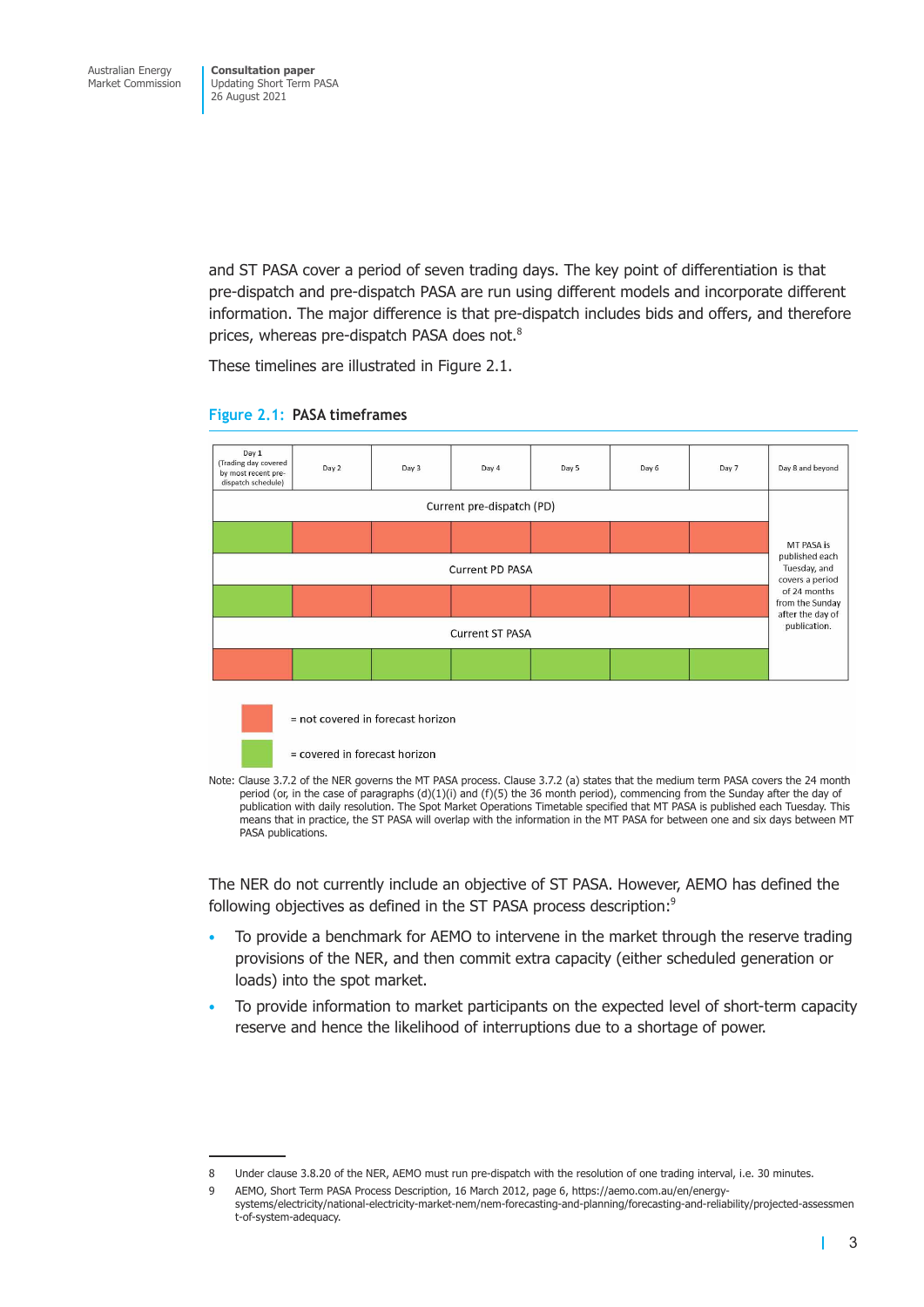# <span id="page-6-0"></span>2.2 Current ST PASA processes

To meet the objectives of the ST PASA process and to comply with the requirements in the NER, AEMO uses both internal and external information to provide a forecast of the adequacy of the supply/demand balance over the specified time period.<sup>10</sup>

At a high level, inputs provided by AEMO for ST PASA as specified in the NER include:

- load forecasts
- reserve requirements (determined by the Reliability Panel)
- network constraints information.

At a high level, inputs provided by market participants to AEMO for ST PASA as specified in the NER include:

- unit availability
- unit PASA availability<sup>11</sup>
- unit energy availability (limited by unit daily energy bid).

This information is provided to the PASA Solver, a linear programming solver, that solves the case according to the PASA formulation. The ST PASA process does not consider bids and offers and does not publish forecast prices. This instead occurs in the pre-dispatch process.<sup>12</sup>

At a high level, the outputs of ST PASA as specified in the NER include:

- load forecasts for each region
- reserve requirements for each region
- network constraint information $13$
- forecast reserve levels and reserve conditions for each region
- aggregate unit availability and PASA availability for each region
- ST PASA interconnector limits and transfer capabilities.

Figure 2.2 provides a high-level overview of the ST PASA process.

П

<sup>10</sup> AEMO, Short Term PASA Process Description, 16 March 2012, page 7, https://aemo.com.au/en/energysystems/electricity/national-electricity-market-nem/nem-forecasting-and-planning/forecasting-and-reliability/projected-assessmen t-of-system-adequacy.

<sup>11</sup> The current definition of PASA availability in the NER is "the physical plant capability (taking ambient weather conditions into account in the manner described in the procedure prepared under clause 3.7.2(g)) of a scheduled generating unit, scheduled load, or scheduled network service available in a particular period, including any physical plant capability that can be made available during that period, on 24 hours' notice.

<sup>12</sup> AEMO, Pre-dispatch process description, https://aemo.com.au/- /media/files/electricity/nem/security\_and\_reliability/dispatch/policy\_and\_process/pre-dispatch-process-description.pdf.

<sup>13</sup> AEMO has noted that network constraints information is the list of network constraints that are binding or violating in the PD or ST PASA run.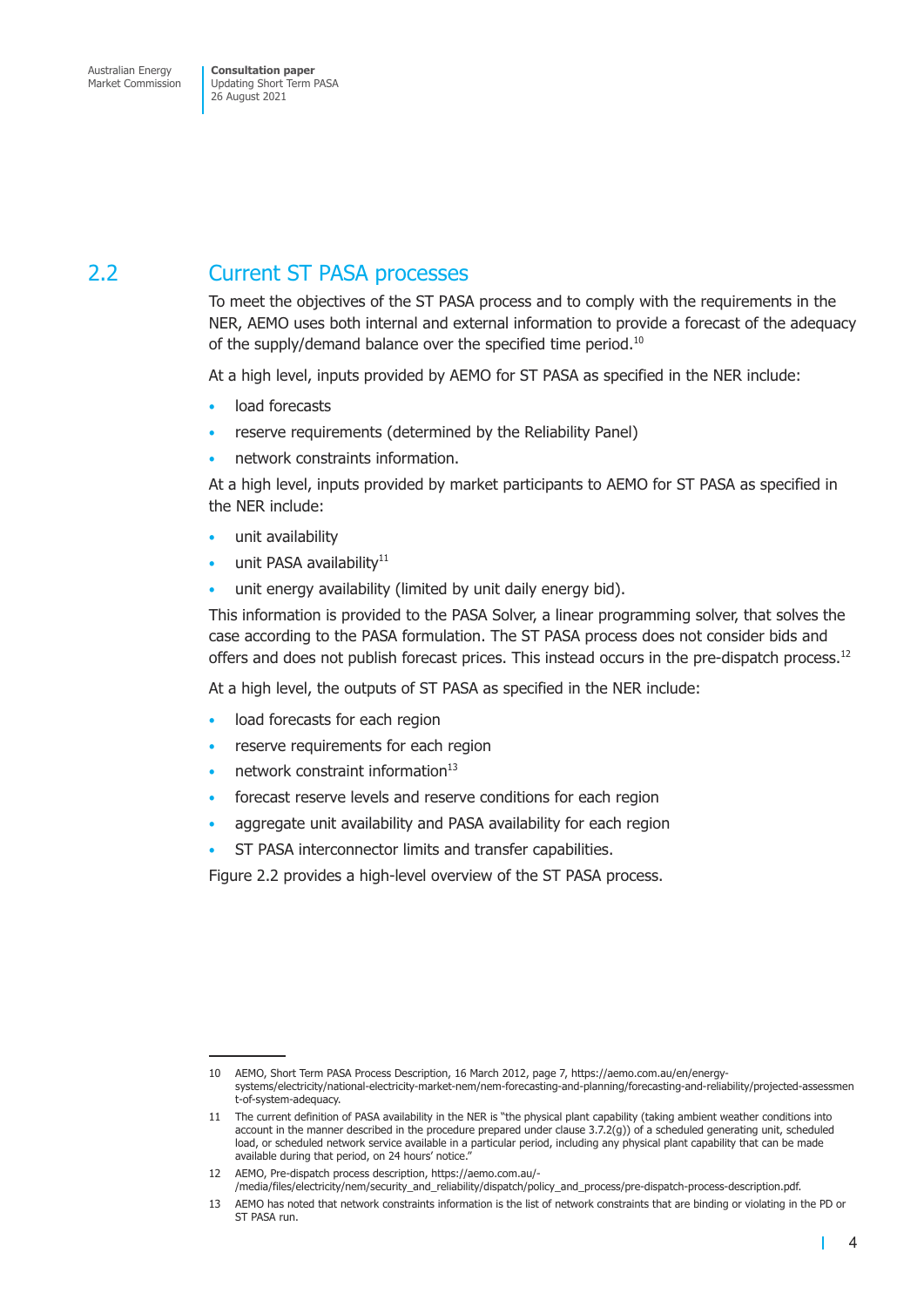#### <span id="page-7-0"></span>**Figure 2.2: ST PASA process**



Source: AEMO, ST PASA process description, page 7.

In initial engagements, AEMO has noted that both the current and new ST PASA systems take into account system security requirements through system security network constraints. The current ST PASA shows the outcomes in relation to system security in the constraints solution table.

# 2.3 AEMO's ST PASA replacement project

AEMO is currently engaged in the ST PASA replacement project, which involves a comprehensive review of the PD and ST PASA methodology.14 The process will explore the development of a system that will meet the current and future needs of the NEM.

<sup>14</sup> AEMO, ST PASA Replacement Project, https://aemo.com.au/en/initiatives/trials-and-initiatives/st-pasa-replacement-project.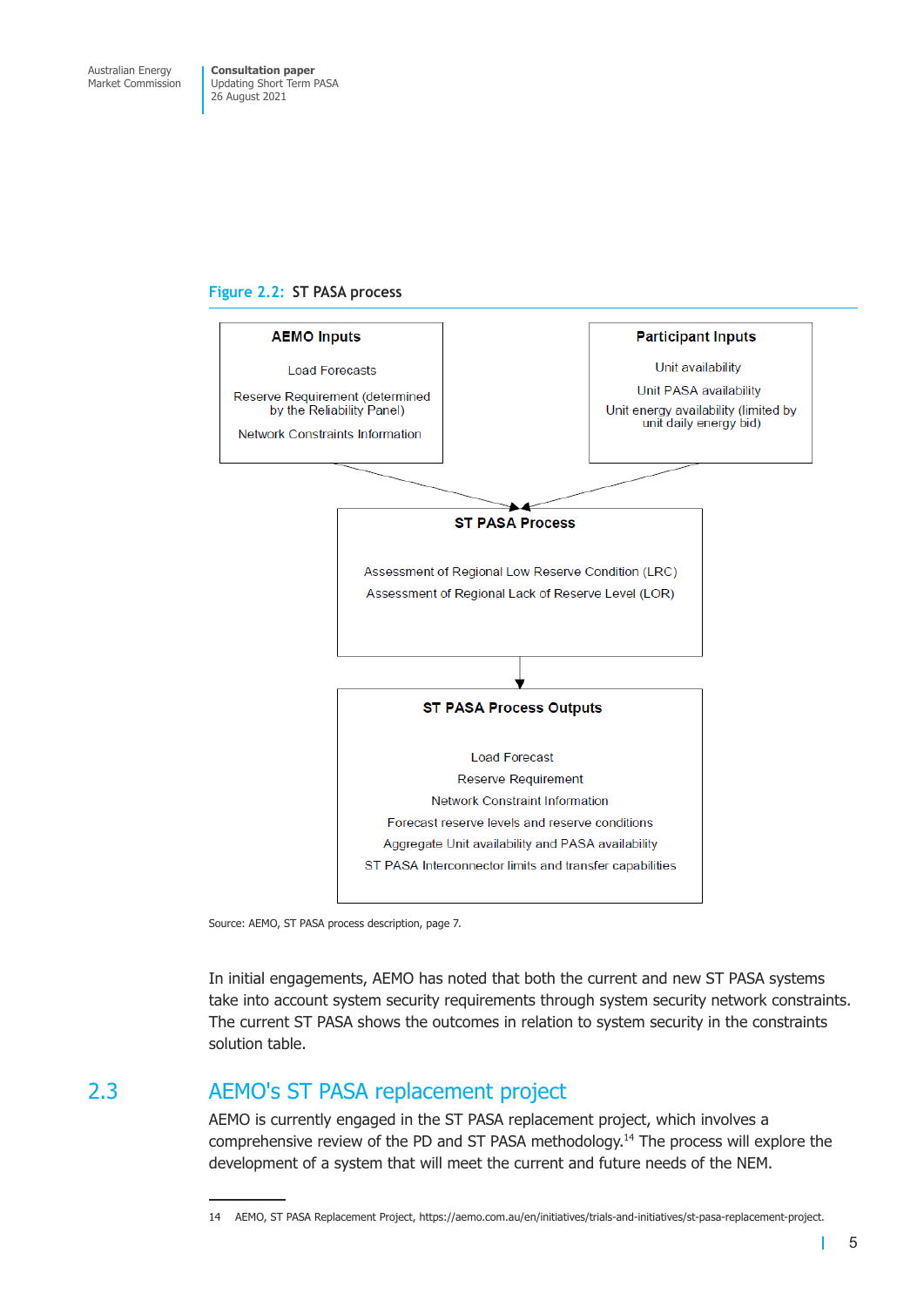<span id="page-8-0"></span>AEMO has stated that the PD and ST PASA systems were designed when most of the generation in the NEM was supplied from large thermal units connected to the transmission network. An assessment of the current PD and ST PASA systems noted that the power system is rapidly changing due to the advent of emerging technologies, such as battery storage, variable renewable energy (VRE) generation, virtual power plants (VPPs), and distributed energy resources (DER), and that the current systems are unable to model these technologies. The assessment also noted that the systems are also unable to incorporate improvements in the modelling of intra-regional network issues, sharing of reserves across different regions and the allocation of energy-limited resources.<sup>15</sup>

In December 2019, AEMO engaged Intelligent Energy Systems (IES) and Steve Wallace Advisory (SWA) to consult with industry to understand the requirements for the ST PASA system going forward. AEMO concluded that the existing ST PASA system, even with modifications, will not be able to satisfy the NEM's future requirements. Increasing amounts of VRE generation, energy storage systems and DER, and decreasing amounts of large thermal generation mean that the current ST PASA system will not be able to effectively and robustly assist with the analysis of key risks and how they might impact system security and reliability.16

AEMO published an industry update in December 2020.<sup>17</sup> This update stated that the current design being considered by AEMO includes a full network model of the network currently modelled in ST PASA, with reliability being forecast at a nodal level. This method will allow for a more accurate reflection of the physical power system, especially during periods of intra-regional network outages. The new model will also address other issues, such as the improved handling of uncertainty, improved energy storage models, improved identification of system security issues, as well as the ability to suggest the lowest cost RERT activation schedules if required.

# 2.4 Related projects

This section will address the overlaps between the *Updating ST PASA* rule change and some other related reform work that the AEMC is or has engaged in.

#### **2.4.1 Improving transparency and extending duration of medium term PASA**

On 20 February 2020, the AEMC made a more preferable rule to amend medium term PASA (MT PASA).<sup>18</sup> The rule change request was submitted by ERM Power, and sought a number of amendments to MT PASA to improve transparency and improve accuracy, and to extend the projected outlook of MT PASA from two to three years.

The key features of the final rule include:

т

<sup>15</sup> AEMO, ST PASA Replacement Project, https://aemo.com.au/en/initiatives/trials-and-initiatives/st-pasa-replacement-project.

<sup>16</sup> Intelligent Energy Systems and Steve Wallace Advisory, ST PASA Replacement Functional Requirements, 20 May 2020, page 64, https://aemo.com.au/en/initiatives/trials-and-initiatives/st-pasa-replacement-project.

<sup>17</sup> AEMO, ST PASA Replacement Project Industry Update, 20 December 2020, https://aemo.com.au/-/media/files/initiatives/st-pasareplacement-project/st-pasa-replacement-project--poc-showcase-may21.pdf?la=en.

<sup>18</sup> AEMC, Improving transparency and extending duration of MT PASA, https://www.aemc.gov.au/rule-changes/improvingtransparency-and-extending-duration-mt-pasa.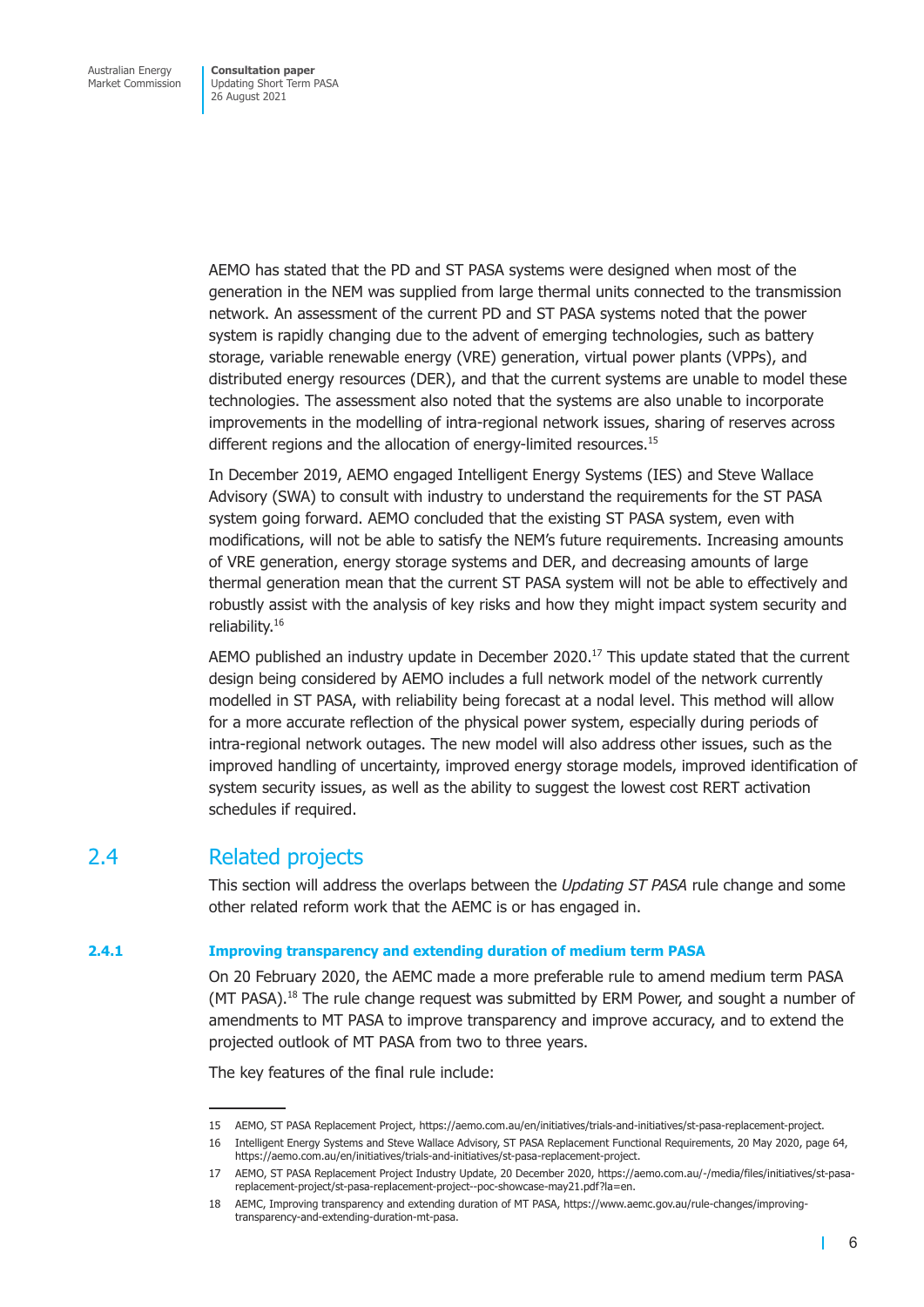- information on generation availability of individual scheduled generating units to be published
- actual demand and forecast demand published in the same format
- a maximum and minimum aggregated scheduled generating availability adjusted for forced outage assumptions.

The final rule was also prescriptive in nature, with clause 3.7.2 of the NER detailing the specific requirements on AEMO and market participants in relation to MT PASA.

In addition, the issue of publication of information on generation availability of individual generating units was addressed in this rule change. This is described in more detail in Chapter 5.3.

#### **2.4.2 Energy Security Board Essential System Services and Scheduling and Ahead Mechanisms workstream, and the AEMC system security work program**

The Energy Security Board's (ESB) Essential System Services (ESS) and Scheduling and Ahead Mechanisms (SAM) workstream is considering changes to support the secure operation of the power system and the continued provision of services needed to maintain the security of the power system.<sup>19</sup>The services defined by the ESB are:

- frequency
- operating reserve
- *inertia*
- system strength.

The AEMC is also progressing a number of related system security rule changes in parallel to the ESB process. This work includes:

- The efficient management of system strength on the power system<sup>20</sup>
- *Capacity commitment mechanism for system security and reliability services*<sup>21</sup>
- *Synchronous services market*<sup>22</sup> and
- *Operating reserve market*. <sup>23</sup> •

The Commission considers that the improvements in the provision of system security and reliability information may have an impact on these work programs.

т

<sup>19</sup> ESB, Post 2025 Market Design Options - A paper for consultation Part A, https://esb-post2025-marketdesign.aemc.gov.au/32572/1619564199-part-a-p2025-march-paper-esb-final-for-publication-30-april-2021.pdf.

<sup>20</sup> AEMC, Efficient management of system strength on the power system, https://www.aemc.gov.au/rule-changes/efficientmanagement-system-strength-power-system.

<sup>21</sup> AEMC, Capacity commitment mechanism for system security and reliability services, https://www.aemc.gov.au/rulechanges/capacity-commitment-mechanism-system-security-and-reliability-services.

<sup>22</sup> AEMC, Synchronous services markets, https://www.aemc.gov.au/rule-changes/synchronous-services-markets.

<sup>23</sup> AEMC, Operating reserve market, https://www.aemc.gov.au/rule-changes/operating-reserve-market.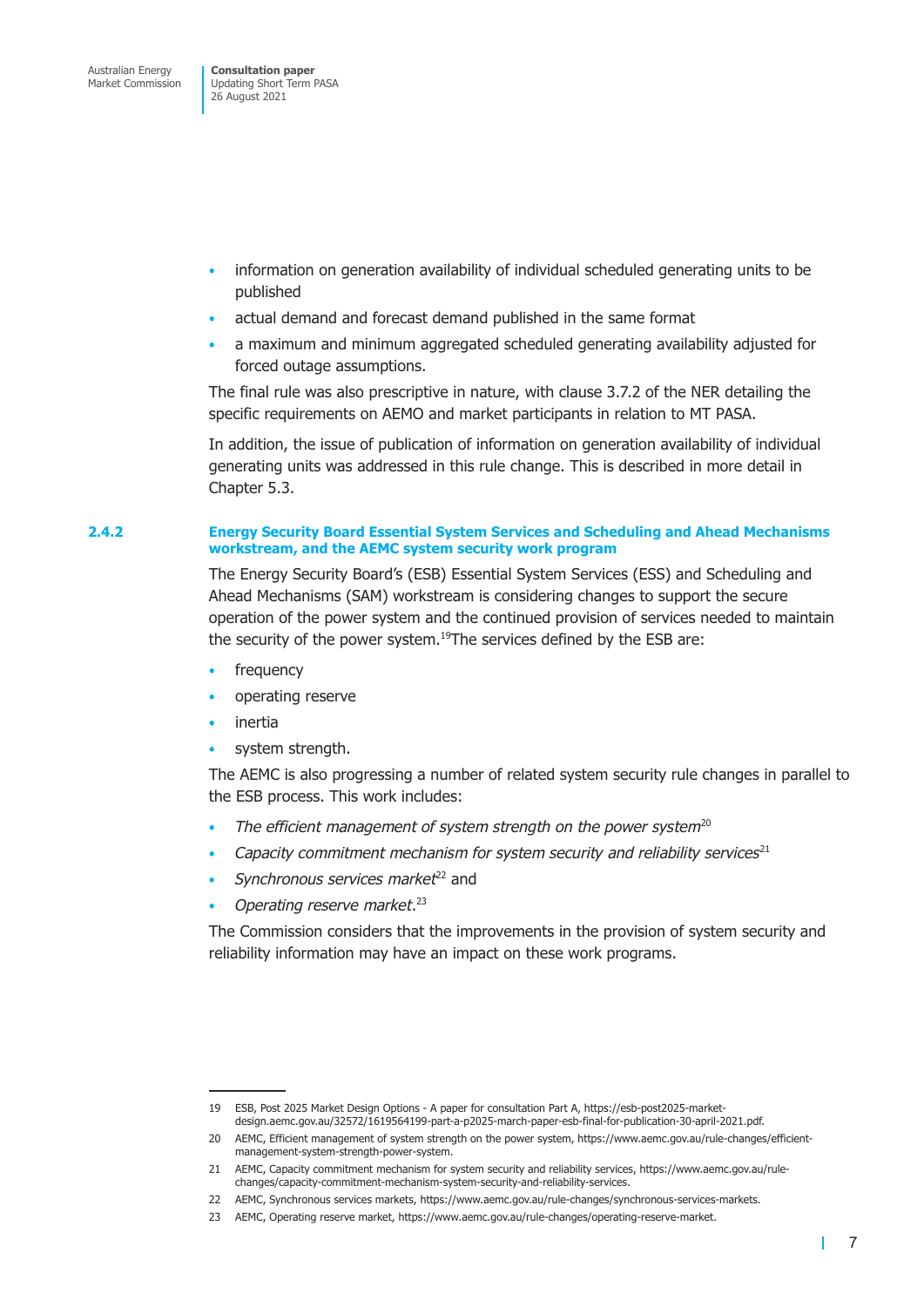<span id="page-10-0"></span>Market Commission

Updating Short Term PASA 26 August 2021

# 3 OVERVIEW OF THE RULE CHANGE REQUEST

This chapter provides an overview of the issues identified in the rule change request.<sup>24</sup> The details of each of the issues raised are addressed in more detail in Chapter 5. A copy of the rule change request and proposed rule can be found on the AEMC website at www.aemc.gov.au.

AEMO's proposed rule change focuses on clause 3.7.3 of the NER, which establishes the requirements for AEMO and market participants in relation to ST PASA.

[AEMO's proposed r](http://www.aemc.gov.au)ule seeks to amend clause 3.7.3 of the NER to support the replacement of the current ST PASA.<sup>25</sup> The rule change request proposes to move to a principles-based approach to clause 3.7.3 of the NER, with the intention of removing unnecessary prescription and non-essential detail from the NER and placing it in AEMO procedures, which will be consulted on. AEMO proposes that this approach will result in AEMO and market participants having greater flexibility to respond to future ST PASA modelling changes, and ongoing power system changes, more quickly and efficiently, and with lower associated costs.

AEMO's proposed rule refers to PD PASA and ST PASA collectively as ST PASA. The rule change request proposes that the requirement for ST PASA to be published for six days from the end of the most recent pre-dispatch period be removed. The rule change request proposes that instead, it is specified that ST PASA, referring collectively to PD PASA and ST PASA, be published for a period of seven days from the end of the most recent dispatch interval. In practice, this change would redefine ST PASA to include the currently separate PD PASA and ST PASA processes. These proposed timelines are illustrated in Figure 3.1.

Clause 3.7.2 of the NER governs the MT PASA process. Clause 3.7.2 (a) states that the medium term PASA covers the 24-month period (or, in the case of paragraphs  $(d)(1)(i)$  and (f)(5) the 36 month period), commencing from the Sunday after the day of publication with a daily resolution. The Spot Market Operations Timetable specifies that MT PASA is published each Tuesday.<sup>26</sup> This means that in practice, the ST PASA will overlap with the information in the MT PASA for between one and six days between MT PASA publications.

П

<sup>24</sup> Rule change request from AEMO on 29 June 2021: Redeveloping short-term PASA for the NEM transition.

<sup>25</sup> Rule change request from AEMO on 29 June 2021: Redeveloping short-term PASA for the NEM transition.

<sup>26</sup> AEMO, Spot Market Operations Timetable, https://www.aemo.com.au/- /media/Files/Electricity/NEM/Security\_and\_Reliability/Dispatch/Spot-Market-Operations-Timetable.pdf.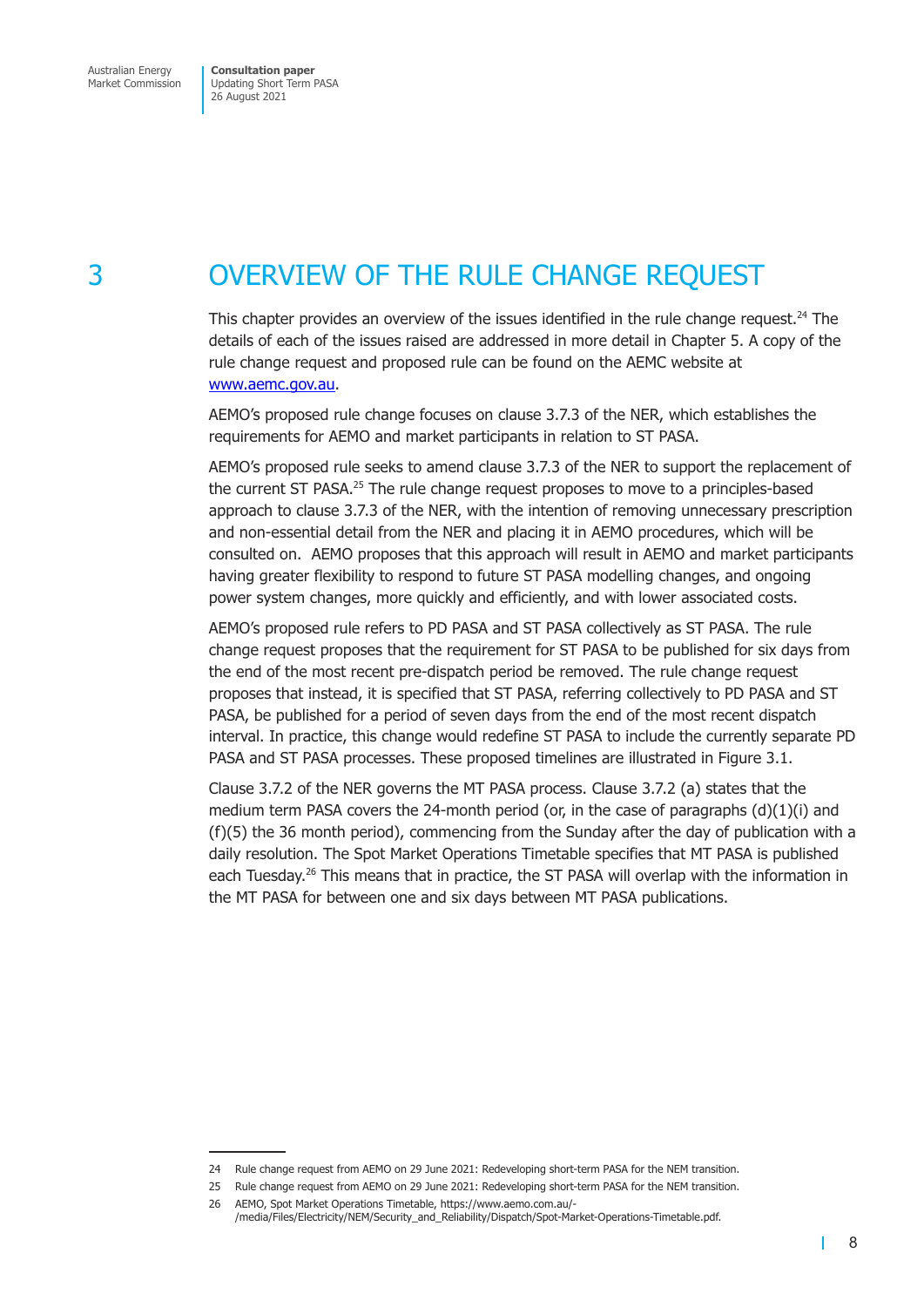

#### **Figure 3.1: AEMO's proposed changes to ST PASA**

= covered in forecast horizon

AEMO's proposed rule would require AEMO to publish unit available capacity and PASA availability<sup>27</sup> on a per unit, or DUID, basis as an output of ST PASA. AEMO considers that this approach will improve the transparency of information available to network service providers (NSP) and market participants. AEMO proposes that this will improve operational and market decisions about the capacity that market participants can provide at certain times.

AEMO's proposed rule would also change the definition of PASA availability in the NER. The proposed change is to remove the specification that PASA availability is physical plant availability that can be made available on 24 hours' notice, and instead provide a range of time horizons.

т

<sup>27</sup> The current definition of PASA availability in the NER is "the physical plant capability (taking ambient weather conditions into account in the manner described in the procedure prepared under clause 3.7.3 (g)) of a scheduled generating unit, scheduled load or scheduled network service available in a particular period, including any physical plant capability that can be made available during that period, on 24-hours' notice".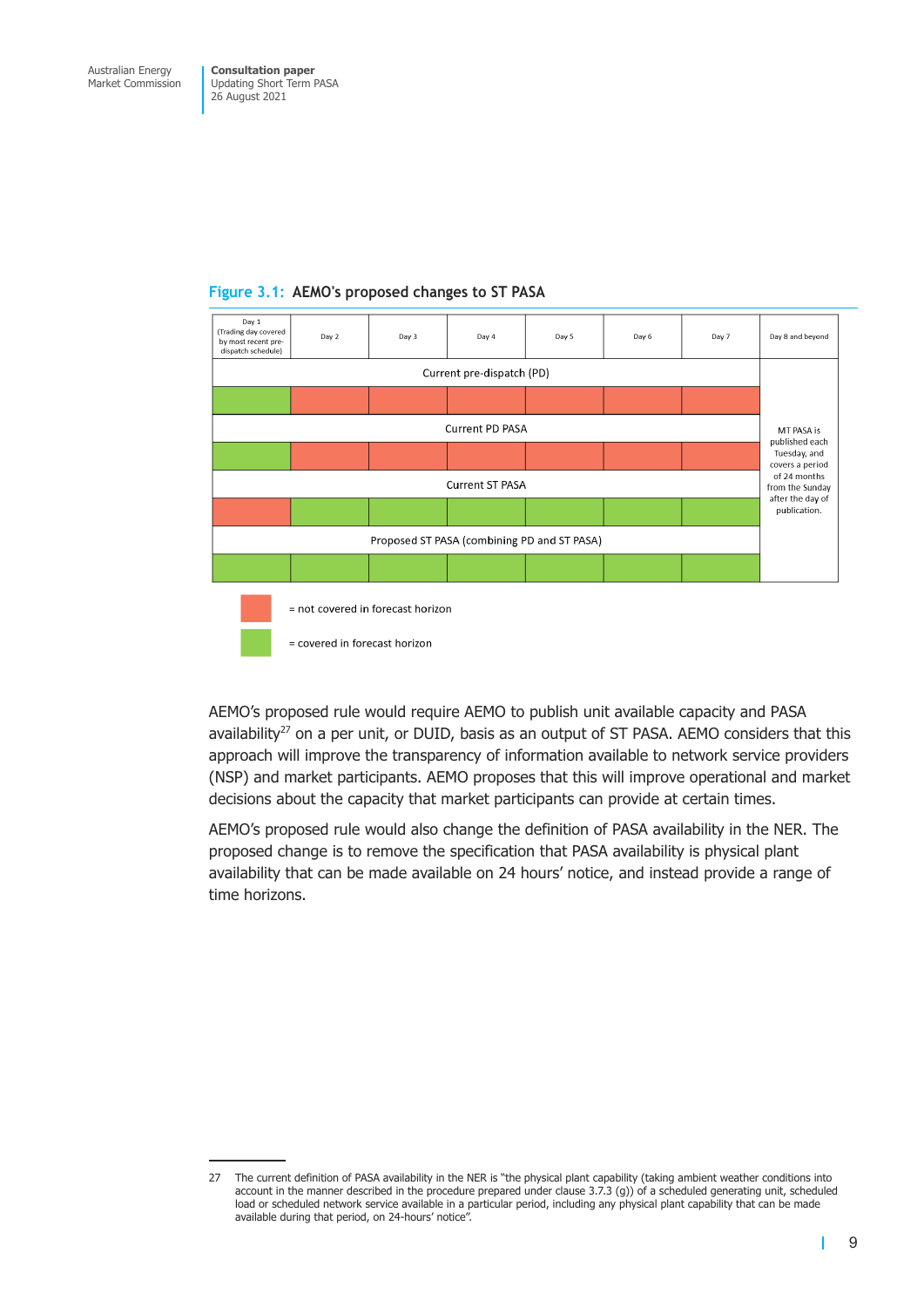# <span id="page-12-0"></span>4 ASSESSMENT FRAMEWORK

This chapter outlines:

- the decision-making framework that the Commission must apply to determine whether the rule change request contributes to the NEO
- the proposed assessment framework
- the Commission's options to make a more preferable rule
- the Commission's option to make a differential rule.

# 4.1 Achieving the NEO

Under the NEL the Commission may only make a rule if it is satisfied that the rule will, or is likely to, contribute to the achievement of the national electricity objective (NEO).<sup>28</sup> This is the decision-making framework that the Commission must apply.

The NFO  $is<sup>29</sup>$ 

To promote efficient investment in, and efficient operation and use of, electricity services for the longer term interests of consumers of electricity with respect to -

- (a) price, quality, safety, reliability and security of supply of electricity; and
- (b) the reliability, safety and security of the national electricity system.

Based on a preliminary assessment of the rule change request, the Commission considers that the most relevant aspects of the NEO are the reliability and security of the supply of electricity, as well as the reliability and security of the national electricity system.

# 4.2 Making a more preferable rule

Under s. 91A of the NEL, the Commission may make a rule that is different (including materially different) to a proposed rule (a more preferable rule) if it is satisfied that, having regard to the issue or issues raised in the rule change request, the more preferable rule will or is likely to better contribute to the achievement of the NEO.

# 4.3 Making a differential rule

Under the Northern Territory legislation adopting the NEL, the Commission may make a differential rule if, having regard to any relevant MCE statement of policy principles, a different rule will, or is likely to, better contribute to the achievement of the NEO than a uniform rule. A differential rule is a rule that:

- varies in its term as between:
	- the national electricity system, and

<sup>28</sup> Section 88 of the NEL.

<sup>29</sup> Section 7 of the NEL.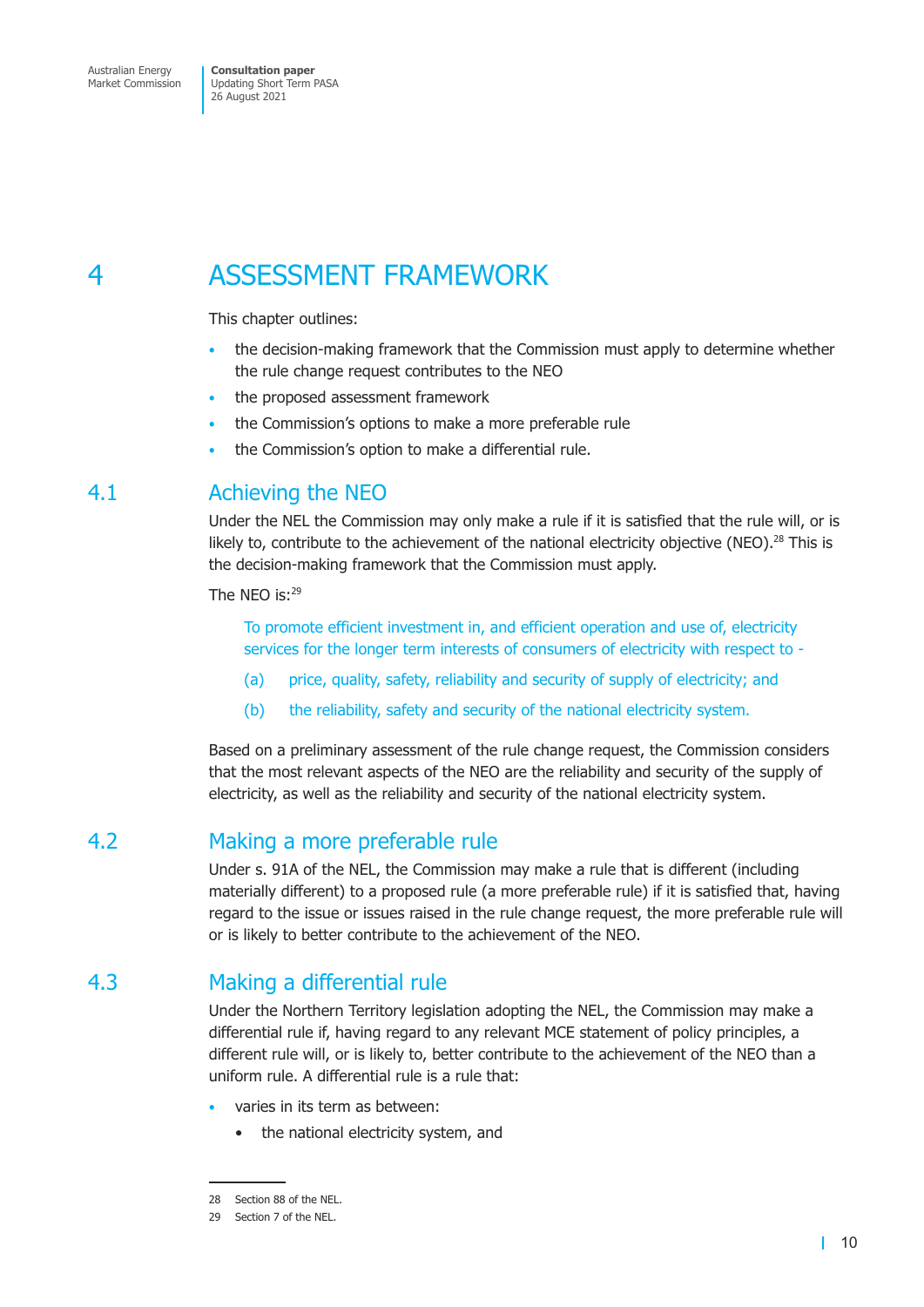- <span id="page-13-0"></span>• one or more, or all, of the local electricity systems, or
- does not have effect with respect to one or more of those systems

but is not a jurisdictional derogation, participant derogation or rule that has effect with respect to an adoptive jurisdiction for the purpose of s. 91(8) of the NEL.

As the proposed rule related to parts of the NER that currently do not apply in the Northern Territory, the Commission has not assessed the proposed rule against additional elements required by the Northern Territory legislation.30

# 4.4 Proposed assessment framework

To determine whether the rule change request promotes the NEO, the Commission will assess the rule change request against an assessment framework. This framework may be refined during the rule change process. The Commission is seeking stakeholder views on its proposed assessment framework, which includes the following criteria:

- Promoting reliability and security at lowest cost: Maintaining a secure and reliable power system is a critical objective of the NEO and in the long-term interest of consumers. The Commission considers that the rule change request addresses reliability and security in two ways:
	- Provision of information to the market: The Commission will consider the benefits of ST PASA providing more transparent and accurate information to the market, as well as the potential risk of co-ordination or manipulation that may arise when market participants have increased visibility of their rivals' position.
	- Provision of information to AEMO: The Commission will consider the benefits of improved information in relation to more efficient use of reliability and security interventions by AEMO, particularly in relation to RERT and directions.
- Administrative compliance requirements and costs: Changes to requirements for AEMO and market participants will lead to changes in administrative costs and regulatory burden faced by these parties. The Commission will consider the impact of the proposed solution on these costs.
- Efficient facilitation of broader reform program: The Commission notes that ST PASA may be related to a number of ongoing work programs, particularly with the ESB and AEMC system security work programs. The Commission will consider the extent to which the proposed solution will efficiently facilitate related projects.

### QUESTION 1: ASSESSMENT FRAMEWORK

1. Do stakeholders agree with the proposed assessment framework? Are there additional principles that the Commission should take into account?

<sup>30</sup> From 1 July 2016, the NER, as amended from time to time, apply in the NT, subject to derogations set out in regulations made under the NT legislation adopting the NEL. Under those regulations, only certain parts of the NER have been adopted in the NT. (See the AEMC website for the NER that applies in the NT.) National Electricity (Northern Territory) (National Uniform Legislation) Act 2015.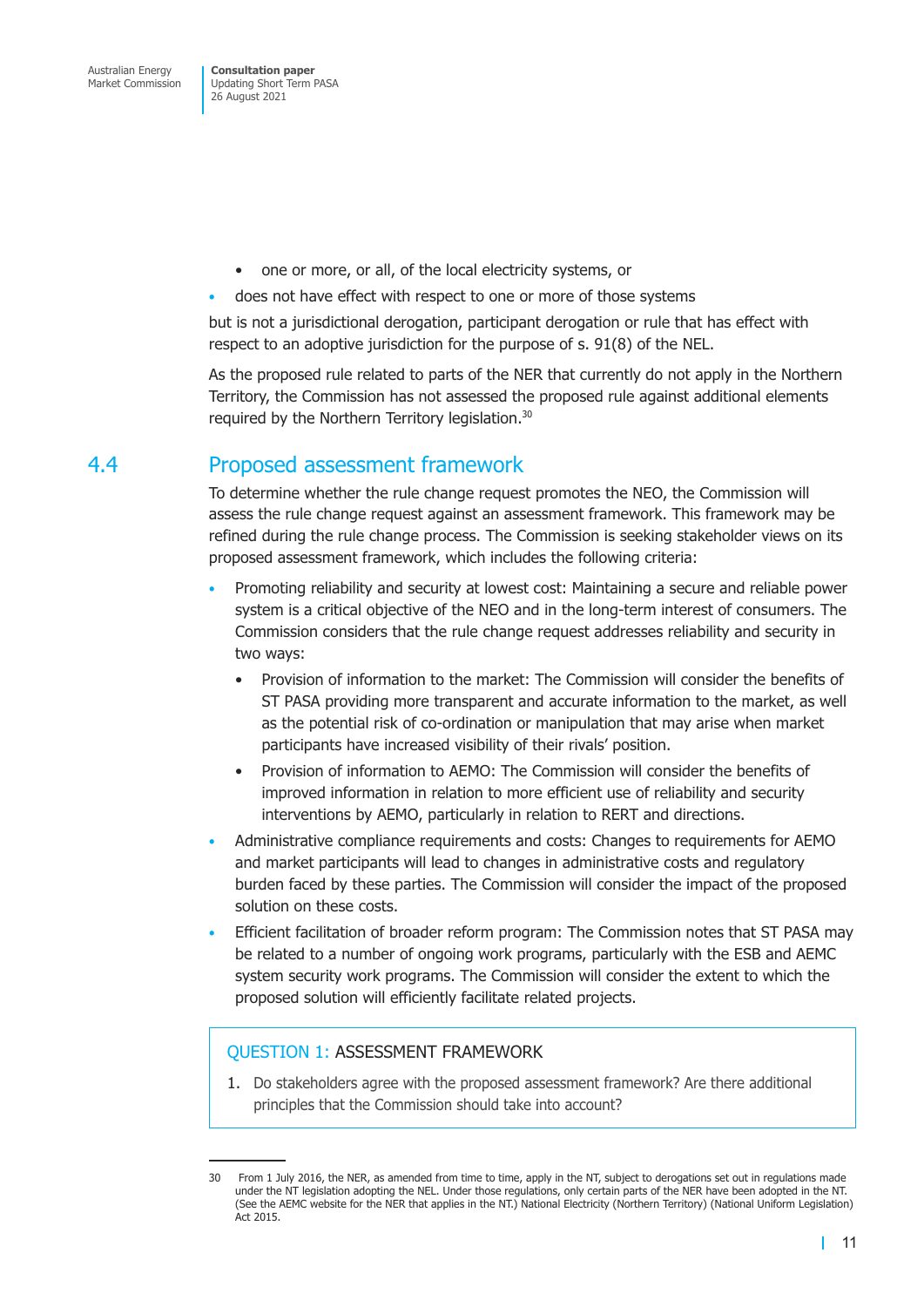# <span id="page-14-0"></span>5 ISSUES FOR CONSULTATION

A number of issues have been identified for initial consultation. Stakeholders are encouraged to comment on these issues as well as any other aspect of the rule change request or this consultation paper, including the proposed assessment framework in Chapter 4.4.

The chapter outlines the following issues for stakeholder feedback, which are:

- The current NER are not understandable, have unnecessary prescription and limit AEMO's flexibility to make changes.
- The proposed principles-based approach to the NER in relation to ST PASA.
- The specification of ST PASA being published over seven days.
- Publication of generator availability on a DUID level.

In providing feedback on the rule change request, the Commission encourages stakeholders to consider the interactions of the proposed changes in thinking through the costs and benefits. In other words, stakeholders are encouraged to provide feedback on each issue separately, but also in total.

# 5.1 The current NER are not understandable, have unnecessary prescription and limit AEMO's flexibility to make changes

#### **Issue raised**

In the rule change request, AEMO has argued that the current arrangements reflect the limitations of the ST PASA system that were identified in the ST PASA replacement project as outlined in Chapter 2.3.<sup>31</sup> AEMO considers that there are inputs to, and outputs of the ST PASA process specified in clause 3.7.3 of the NER that may no longer be useful to market participants or may not be used in the new ST PASA system. AEMO states that unnecessarily requiring information in the NER instead of in AEMO procedures can lead to a misalignment of what information is needed or used and creates ambiguity for market participants.

Additionally, AEMO states that the current arrangements in the NER limit the flexibility with which it can make changes to the ST PASA requirements to improve ST PASA over time. AEMO notes that it is important to allow for sufficient flexibility to implement modelling changes identified in consultation with stakeholders in a more timely manner, and with less costs involved, than would be allowed by the current arrangements.32 This will allow AEMO to develop ST PASA to reflect the changing power system.

<sup>31</sup> Rule change request from AEMO on 29 June 2021: Redeveloping short-term PASA for the NEM transition, page 8.

<sup>32</sup> Rule change request from AEMO on 29 June 2021: Redeveloping short-term PASA for the NEM transition, page 9.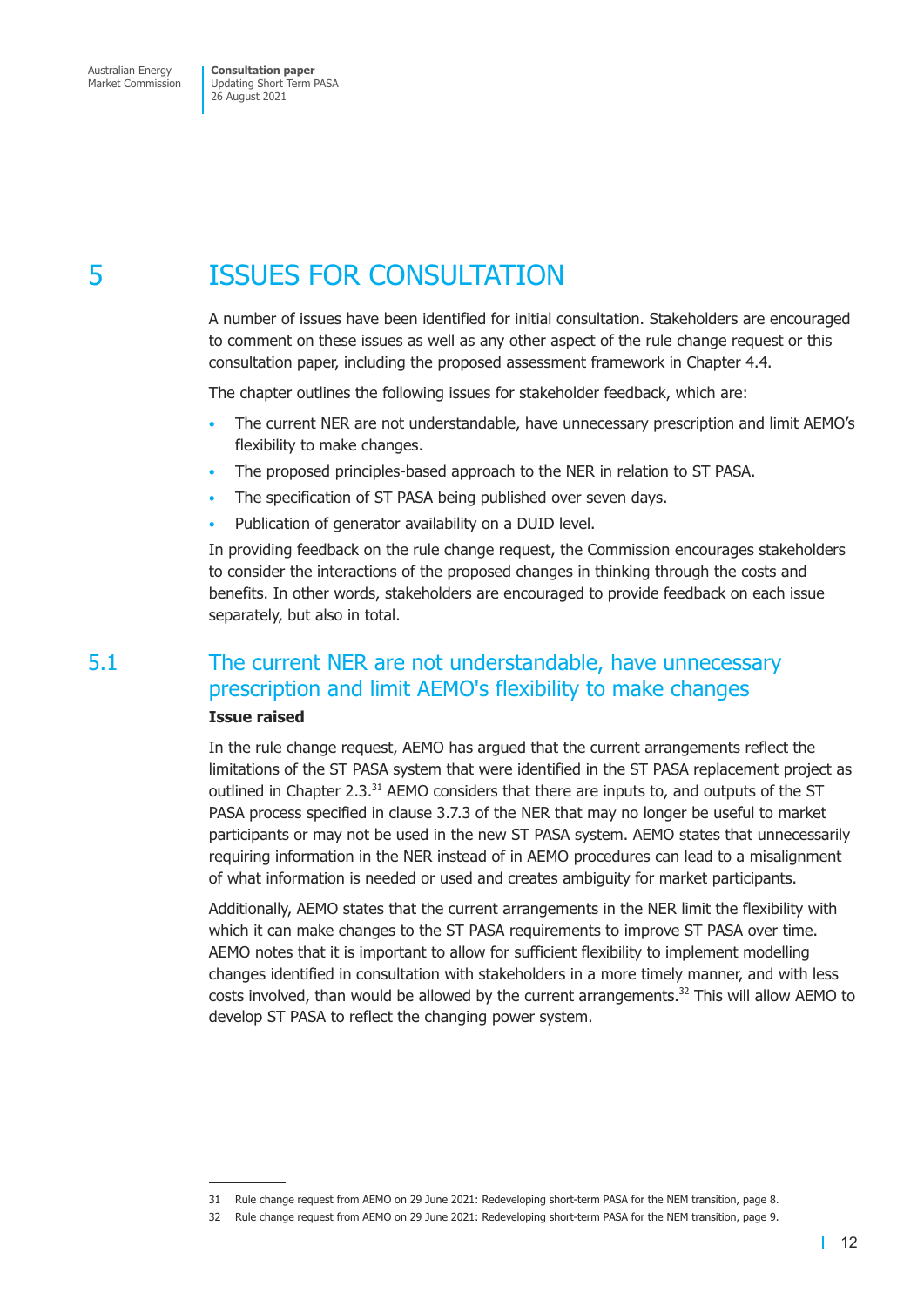### QUESTION 2: CURRENT ARRANGEMENTS IN THE NER IN RELATION TO ST PASA

- 1. Do stakeholders agree that the current arrangements in the NER in relation to ST PASA are overly prescriptive? If so, which arrangements and why?
- 2. Do stakeholders agree with AEMO's perspective that the current arrangements in the NER in relation to ST PASA lead to ambiguity? Are there any other negative effects due to the current arrangements?
- 3. Do stakeholders agree that there is likely to be an ongoing need for flexibility in relation to ST PASA and that moving requirements to AEMO procedures is preferable to keeping them in the NER?

#### **Proposed solution**

AEMO has proposed that in order for the new ST PASA system to continue to meet its objectives and develop with a changing power system, a less prescriptive and clearer rule is needed.<sup>33</sup> AEMO has proposed that a principles-based approach to NER in relation to ST PASA would meet the needs that AEMO has described. The draft rule that AEMO has proposed would continue to define the minimum requirements for AEMO and market participants in relation to ST PASA at a high level.

AEMO has stated that implementing its proposed approach to the NER in relation to ST PASA will allow it the flexibility to consult with market participants on more detailed design of the inputs, outputs and information. These specifications would be published in AEMO procedures. AEMO has stated that the proposed rule simplifies the drafting of information that registered participants must provide to AEMO without changing the underlying requirements.<sup>34</sup>

In the draft rule, AEMO has suggested that the principles-based approach would consist of the following components:

- 1. an ST PASA objective
- 2. require AEMO to develop and publish procedures to describe the ST PASA inputs, outputs and methodology
- 3. specify that AEMO may undertake a single stage consultation process for the ST PASA procedures<sup>35</sup>
- 4. require AEMO to publish ST PASA at least daily<sup>36</sup>
- 5. require AEMO to prepare various ST PASA inputs

<sup>33</sup> Rule change request from AEMO on 29 June 2021: Redeveloping short-term PASA for the NEM transition, page 8.

<sup>34</sup> Rule change request from AEMO on 29 June 2021: Redeveloping short-term PASA for the NEM transition, page 9.

<sup>35</sup> On 8 January 2021, the AEMC received a rule change request from AEMO to amend the National Electricity Rules consultation procedures and the Gas extended consultation procedure. AEMC, Improving consultation procedures in the Rules, https://www.aemc.gov.au/rule-changes/improving-consultation-procedures-rules.

<sup>36</sup> As is the case with the current arrangements, this is a minimum requirement.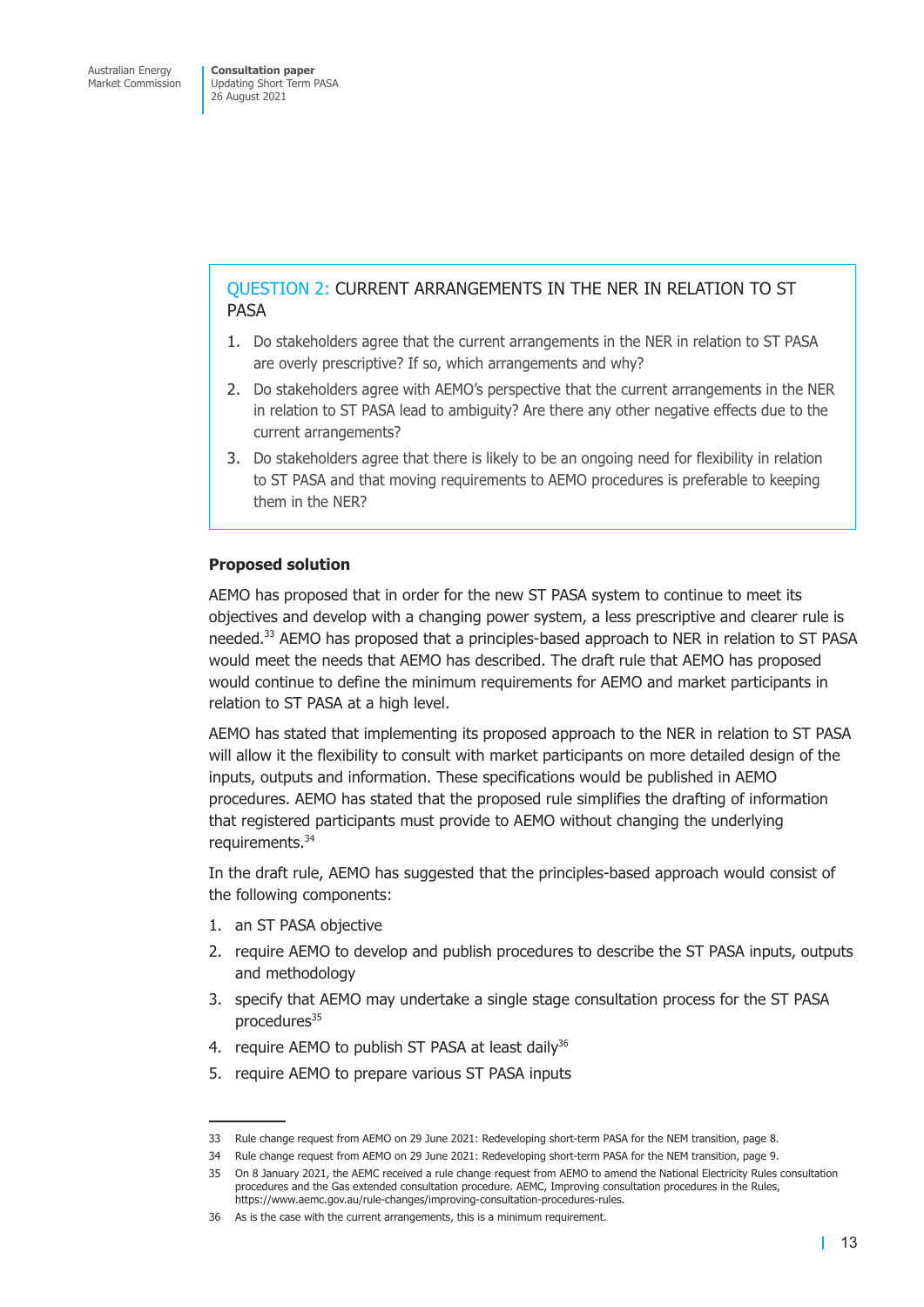- 6. replace references to Scheduled Generator and Market Participant with the generic term, Registered Participant<sup>37</sup>
- 7. require AEMO to publish ST PASA information to reflect the objective, including some specific information
- 8. definition changes

Each of the components of the proposed approach are explored in more detail below.

#### **5.1.1 The NER would provide an objective for ST PASA**

Currently, the NER does not specify an objective for ST PASA. As noted in Chapter 2.1, the objectives of ST PASA are defined in the ST PASA process description document to be:38

- Provide a benchmark for AEMO to intervene in the market through the reserve trading provisions of the National Electricity Rules, and then commit extra capacity (either scheduled generation or loads) into the spot market.
- Provide information to market participants in the expected level of short-term capacity reserve and hence the likelihood of interruptions due to a shortage of power.

AEMO's proposed objective for ST PASA in the rule change request is:

to provide forecasts of power system security and reliability for each 30-minute interval for a period of seven days from the day of publication.

This is different to the current objectives and removes references to the reserve trading provisions.

The AEMC notes that generally, when making a principles-based rule, the objective is accompanied by a further set of guiding principles in the Rules. The principles provide guidance on important aspects to be considered when meeting the objective of a process.

#### QUESTION 3: THE NER WOULD PROVIDE AN OBJECTIVE FOR ST PASA

- 1. Do stakeholders agree with AEMO's proposed objective for ST PASA? If not, what elements should be added or removed from the objective?
- 2. Do stakeholders have views on relevant guiding principles in relation to ST PASA?

<sup>37</sup> On 15 July 2021, the AEMC made a draft rule in the Integrating energy storage systems into the NEM rule change. The draft rule removes the term Scheduled Generator from clause 3.7.3 (e) of the NER, however does not change the term Market Participant. AEMO's proposed changes would replace the term Market Participant with the term Registered Participant. As noted in Section 5.1.6, the term Market Participant is contained within the definition of Registered Participant. The Commission considers the proposed changes will not impact the draft rule made in the Integrating energy storage systems into the NEM rule change. AEMC, Integrating energy storage systems into the NEM, https://www.aemc.gov.au/rule-changes/integrating-energy-storagesystems-nem.

<sup>38</sup> AEMO, ST PASA process description, https://aemo.com.au/-/media/files/electricity/nem/planning\_and\_forecasting/pasa/0431- 0004-pdf.pdf.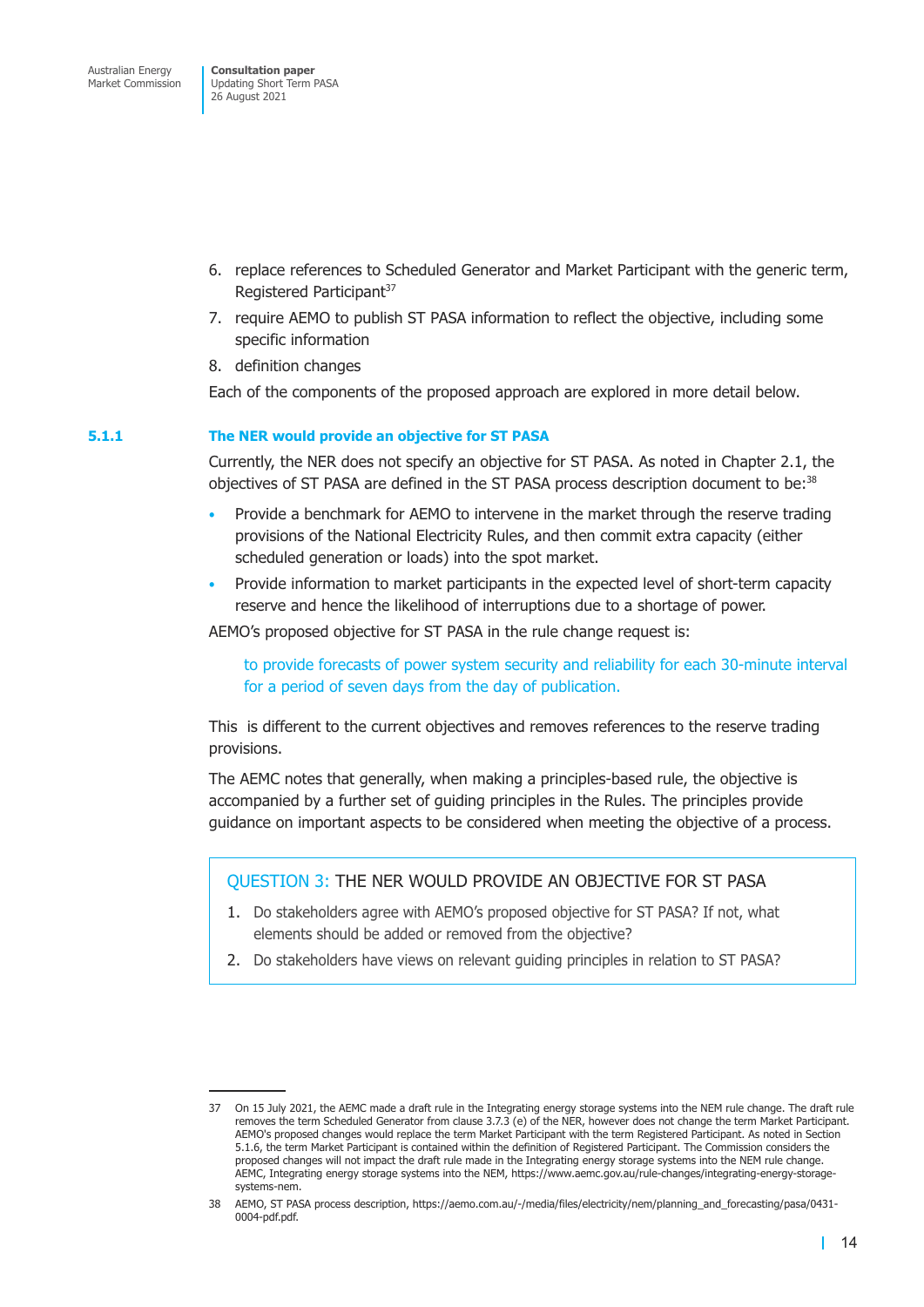#### **5.1.2 The NER would require AEMO to develop and publish procedures to describe inputs, outputs and a methodology**

AEMO has proposed that the NER would require AEMO to develop and publish procedures to describe:

- how AEMO will prepare ST PASA inputs that will be specified at a high level in the rules
- details of the ST PASA information that AEMO will publish to meet the requirements specified at a high level in the rules
- the processes and methodologies AEMO will apply to produce the ST PASA information.

Currently, clause 3.7.3 (j) of the NER specifies that AEMO must publish the procedure that it uses for preparation of the ST PASA. This is the ST PASA process description document. This document currently contains information on:

- the ST PASA process
- AEMO inputs
- participant inputs
- ST PASA outputs.

The proposed changes may increase the importance of the procedures in relation to specifying requirements from participants. This is because the NER may no longer define specific inputs, outputs and processes in relation to ST PASA, and will instead defer to AEMO to describe these elements.

QUESTION 4: REQUIRE AEMO TO DEVELOP AND PUBLISH PROCEDURES TO DESCRIBE INPUTS, OUTPUTS AND A METHODOLOGY

- 1. Do stakeholders support the NER requiring AEMO to publish the procedures as described?
- 2. Should there be other requirements on AEMO in relation to publication of ST PASA information?

#### **5.1.3 Specify that AEMO may undertake a single-stage consultation process for the ST PASA procedures**

AEMO has proposed that the NER specify that AEMO must comply with the rules consultation process to develop and amend the ST PASA procedures, except:

- A single-stage consultation process can be applied like the one that applies for NER clause 4.8.4, relating to the Reserve Level Declaration Guidelines (RLDG).
- AEMO may make minor or administrative changes without complying with the Rules consultation procedures.

NER clause 4.8.4A (e) states that in relation to the RLDG,

paragraphs  $q - j$  of the Rules Consultation Process do not apply. This means that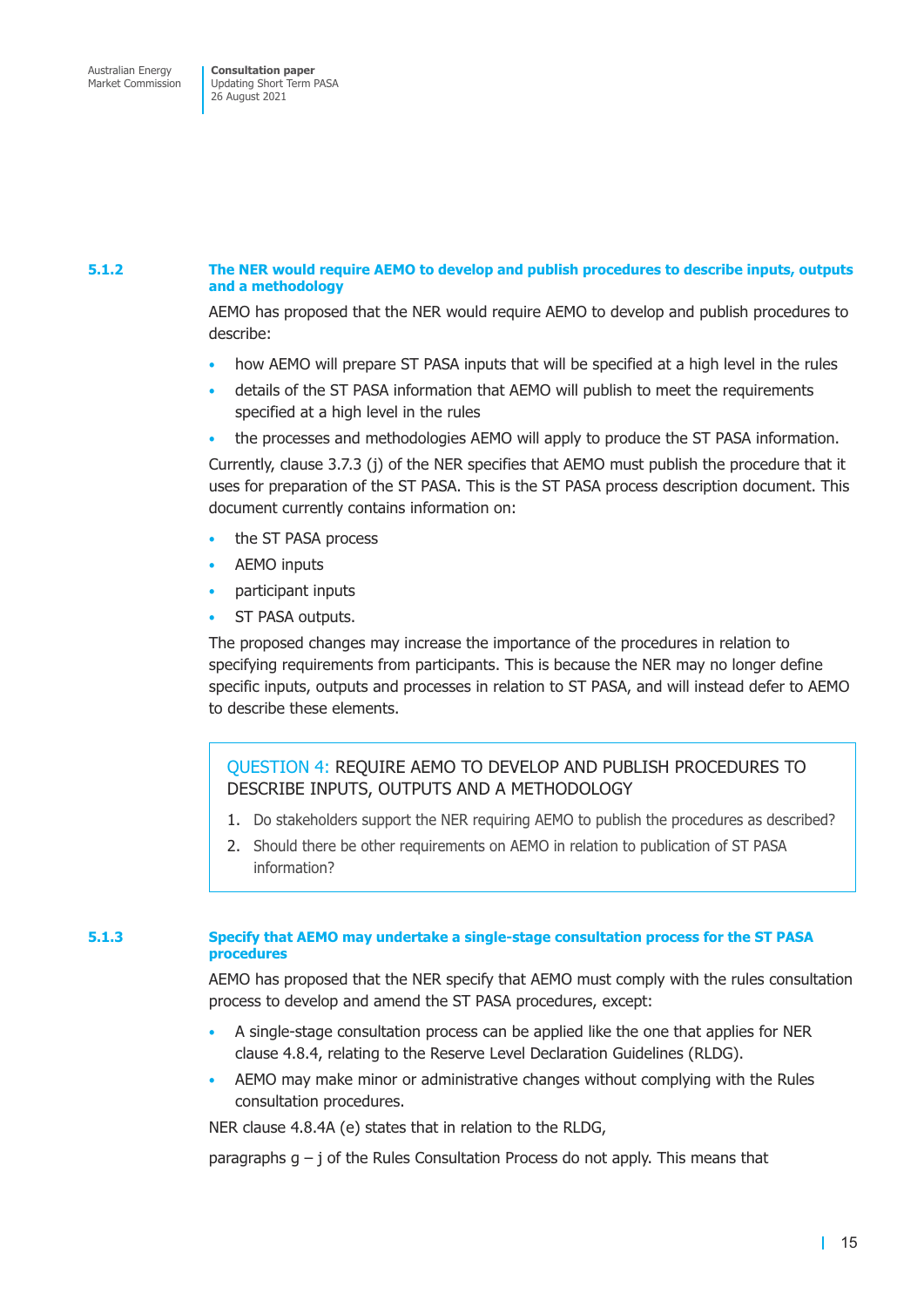AEMO do not have to publish a draft report setting out conclusions, reasons for conclusions, the procedure followed in considering the matter, summaries of the issue or invitations to make written submissions.

This would mean that for the ST PASA procedures described above, AEMO would not have to publish a draft report setting out conclusions of the consultation process and would not have to consider submissions on a draft report. Instead, the consultation process for the ST PASA process would be:

- 1. AEMO must give notice to all parties with which consultation is required, specifying the particulars of the matter for consultation.
- 2. AEMO must invite written submissions on the matter to be received within 25 business days and consider all valid submissions for no longer than 20 days.
- 3. AEMO must publish a final report on the matter.

As noted in Section 5.1, AEMO has proposed that these changes will provide greater flexibility to make changes to the requirements for ST PASA. The Commission notes that a possible outcome of the rule change process is a rule that is significantly less prescriptive than the current arrangements.

#### QUESTION 5: SINGLE STAGE CONSULTATION PROCESS

1. Considering that the proposed rule change would result in a rule that is significantly less prescriptive than the current arrangements, do stakeholders agree with AEMO's proposal that the ST PASA procedures should be subject to a single stage consultation process?

#### **5.1.4 Require AEMO to publish ST PASA at least daily**

AEMO has proposed that the NER specify that ST PASA be published at least daily.<sup>39</sup> This is not a change from the current arrangements. Clause 3.7.3 (a) currently specifies that ST PASA must be published at least daily by AEMO.

#### QUESTION 6: REQUIRE AEMO TO PUBLISH ST PASA AT LEAST DAILY

1. Do stakeholders agree with AEMO's proposal that the NER should continue to require AEMO to publish ST PASA at least daily?

#### **5.1.5 Require AEMO to prepare various ST PASA inputs**

AEMO has proposed that the NER require AEMO to prepare ST PASA inputs, including:

• forecast load and unscheduled generation which takes into account forecasting uncertainties

<sup>39</sup> As is the case with the current arrangements, this is a minimum requirement.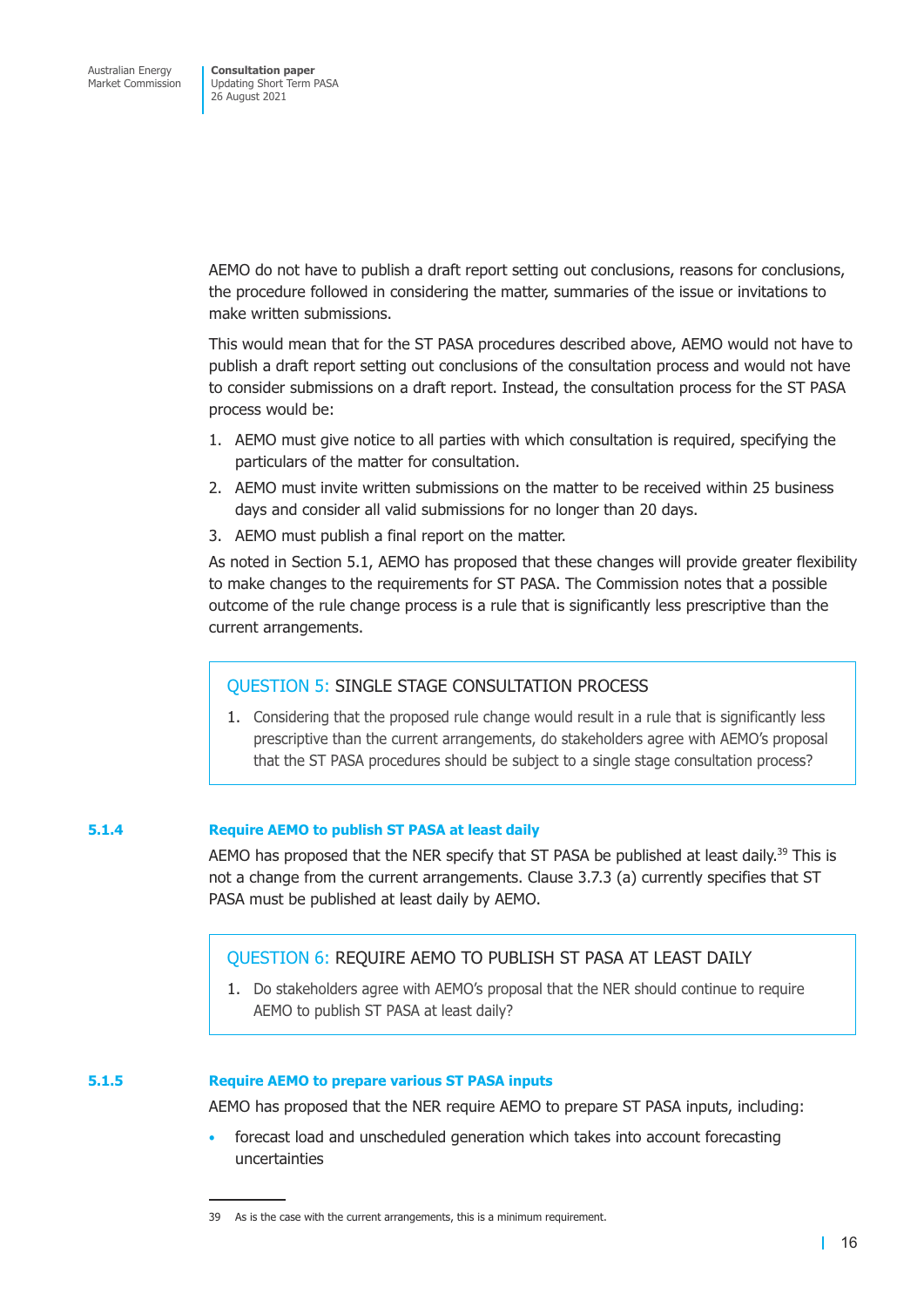- forecast scheduled plant and wholesale demand response unit availability, including any constraints (i.e. energy limits etc.).<sup>40</sup> This is at the DUID, or per unit level
- forecast constraints and notified network outages
- any other factors AEMO considers relevant and are consistent with ST PASA objective.

The proposed changes are different to the current arrangements in the NER, which defines inputs in a more specific manner, and would provide AEMO with more flexibility to define specific inputs to ST PASA relative to the status quo.

The publication of scheduled plant and wholesale demand response unit availability, including any constraints at a DUID, or per unit level, are considered in more detail in section 5.3.

The Commission notes that there are still some prescriptive elements to AEMO's proposed changes. It may be possible that a less prescriptive and more principles-based approach can be taken, whereby the list of inputs is removed, and guiding principles are added to the NER.

#### QUESTION 7: REQUIRE AEMO TO PREPARE VARIOUS ST PASA INPUTS

- 1. Do stakeholders agree with AEMO's proposal to specify ST PASA inputs at a high level in the NER?
- 2. Is there anything that AEMO's proposed changes leave out that is part of the current ST PASA rules/requirements?
- 3. Do stakeholders have views on any other information that should be included in the required inputs for ST PASA?

#### **5.1.6 Replace references to Scheduled Generator and Market Participant with the generic term, Registered Participant**

AEMO has proposed that NER clause 3.7.3(e) be changed to replace references to Scheduled Generator and Market Participant with the generic term, Registered Participant. Registered Participant is defined in the NER as "a person who is registered by AEMO in any one or more of the categories listed in rules 2.2 to 2.7". Categories listed in these clauses include:

- generator
- customer
- small Generation Aggregator
- market Ancillary Service Provider
- market Participant
- metering Coordinator
- network Service Provider
- trader

<sup>40</sup> Scheduled plant refers to a scheduled generating unit, a semi-scheduled generating unit, a scheduled network service provider or a scheduled load. Page 1426 of the NER.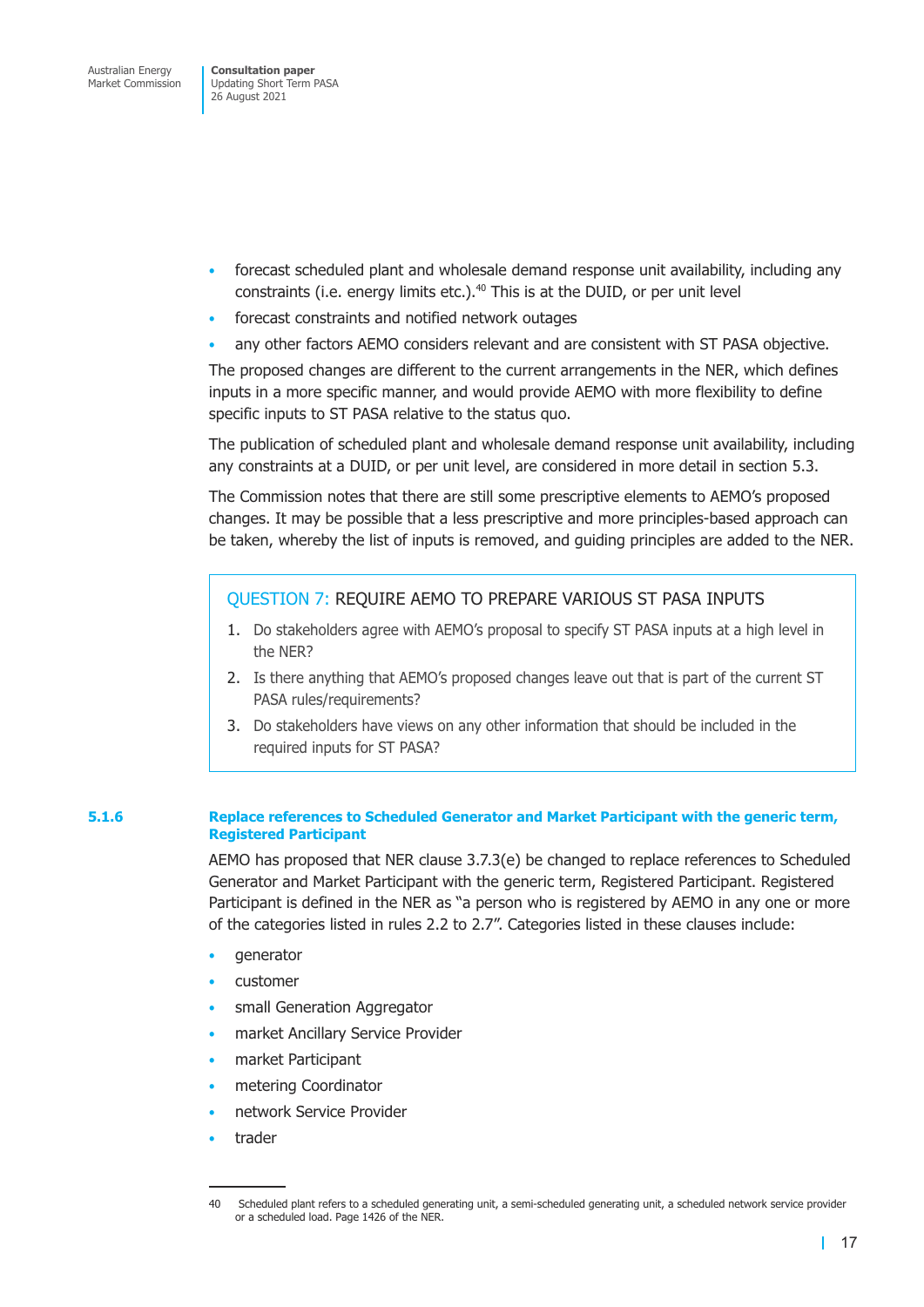- reallocator
- special Participant.

### QUESTION 8: REPLACE REFERENCES TO SCHEDULED GENERATOR AND MARKET PARTICIPANT WITH THE GENERIC TERM, REGISTERED PARTICIPANT

1. Do stakeholders agree with AEMO's proposal to change references to Scheduled Generator and Market Participant to Registered Participant?

#### **5.1.7 Require AEMO to publish ST PASA information to reflect the objective, with some specific information**

AEMO has proposed that the NER require AEMO to publish ST PASA information to reflect the objective and include the following information for each 30-minute period in the ST PASA period:

- load forecasts at a range of PoE levels taking into account forecasting uncertainty
- forecasts of available capacity from individual scheduled plant, including scheduled network services, and wholesale demand response units
- forecasts of PASA availability of individual scheduled plant, including scheduled network services, and wholesale demand response units
- reserve conditions identified in NER clause 4.8.4
	- a. low reserve conditions
	- b. lack of reserve conditions.

The proposed changes are different to the current arrangements in the NER. Clause 3.7.3 (h) of the NER defines the outputs and information to be published by AEMO in a more specific way. In initial engagements, AEMO has noted that system security information would be published in a similar way as under the current arrangements.

As noted in Section 5.1.5, the Commission considers that the approach proposed by AEMO in relation to publication of ST PASA outputs is also still somewhat prescriptive. The Commission would like to understand stakeholder views on whether a more principles-based approach could be taken.

#### QUESTION 9: REQUIRE AEMO TO PUBLISH ST PASA INFORMATION TO REFLECT THE OBJECTIVE, INCLUDING SOME SPECIFIC INFORMATION

- 1. Do stakeholders agree with AEMO's proposal to specify information to be published in the ST PASA at a high level in the NER?
- 2. Is there anything that AEMO's proposed changes leave out that is part of the current ST PASA rules/requirements that should continue to be included?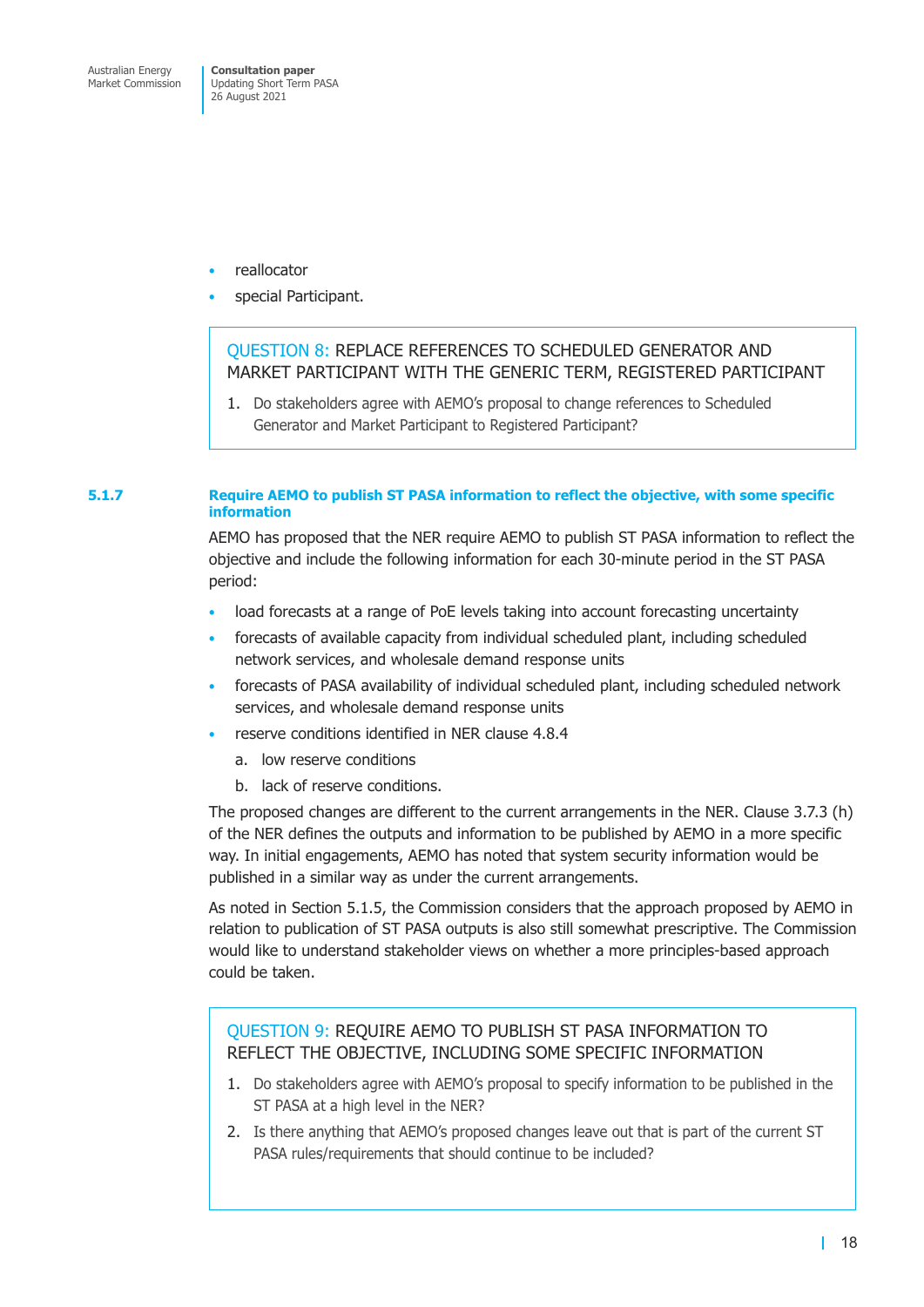> 3. Do stakeholders have views on any other information that should be included in the required information to be published for ST PASA?

#### **5.1.8 Definition changes**

AEMO has proposed to make some definition changes to the NER as part of this rule change request.

AEMO has proposed to amend the definition of energy constraint to refer to a limitation on the capability of a scheduled generating unit or scheduled load to produce or consume energy in a specified period at the level that would occur if the limitations were removed. The current definition of energy constraint in the NER is "a limitation on the ability of a generating unit or group of generating units to generate active power due to the restrictions in the availability of fuel or other necessary expendable resources such as, but not limited to, gas, coal, or water for operating turbines or for cooling". AEMO notes that the current definition of energy constraint unnecessarily references the generating unit technology type by referencing different fuel sources. AEMO notes that the proposed definition of energy constraint aligns with the "wholesale demand response constraint", a term that will be added to the NER under the Wholesale demand response mechanism rule change.<sup>41</sup> AEMO notes that the proposed changes include the phrase "in a specified period", which if adopted in the final rule should be applied to the definition of wholesale demand response constraint.

AEMO has also proposed to amend the definition of PASA availability to specify that the recall period is to be defined in the Reliability Standard Implementation Guidelines (RSIG), and that this replaces the current 24-hour requirement.<sup>42</sup> The recall period is the period of time over which physical plant capability can be made available in relation to PASA availability. As part of initial discussions, AEMO has noted a range of recall times may be specified. Under the current arrangements, the recall period is 24 hours. Additionally, AEMO has proposed to delete the reference to ambient temperature conditions in the manner described in the procedure prepared under clause 3.7.3 (g). The current definition of PASA availability in the NER is "the physical plant capability (taking ambient weather conditions into account in the manner described in the procedure prepared under clause 3.7.3 (g)) of a scheduled generating unit, scheduled load or scheduled network service available in a particular period, including any physical plant capability that can be made available during that period, on 24 hours' notice".

<sup>41</sup> AEMC, Wholesale demand response mechanism, https://www.aemc.gov.au/rule-changes/wholesale-demand-responsemechanism.

<sup>42</sup> AEMO, Reliability Standard Implementation Guidelines, https://aemo.com.au/en/energy-systems/electricity/national-electricitymarket-nem/nem-forecasting-and-planning/forecasting-and-reliability/reliability-standard-implementation-guidelines.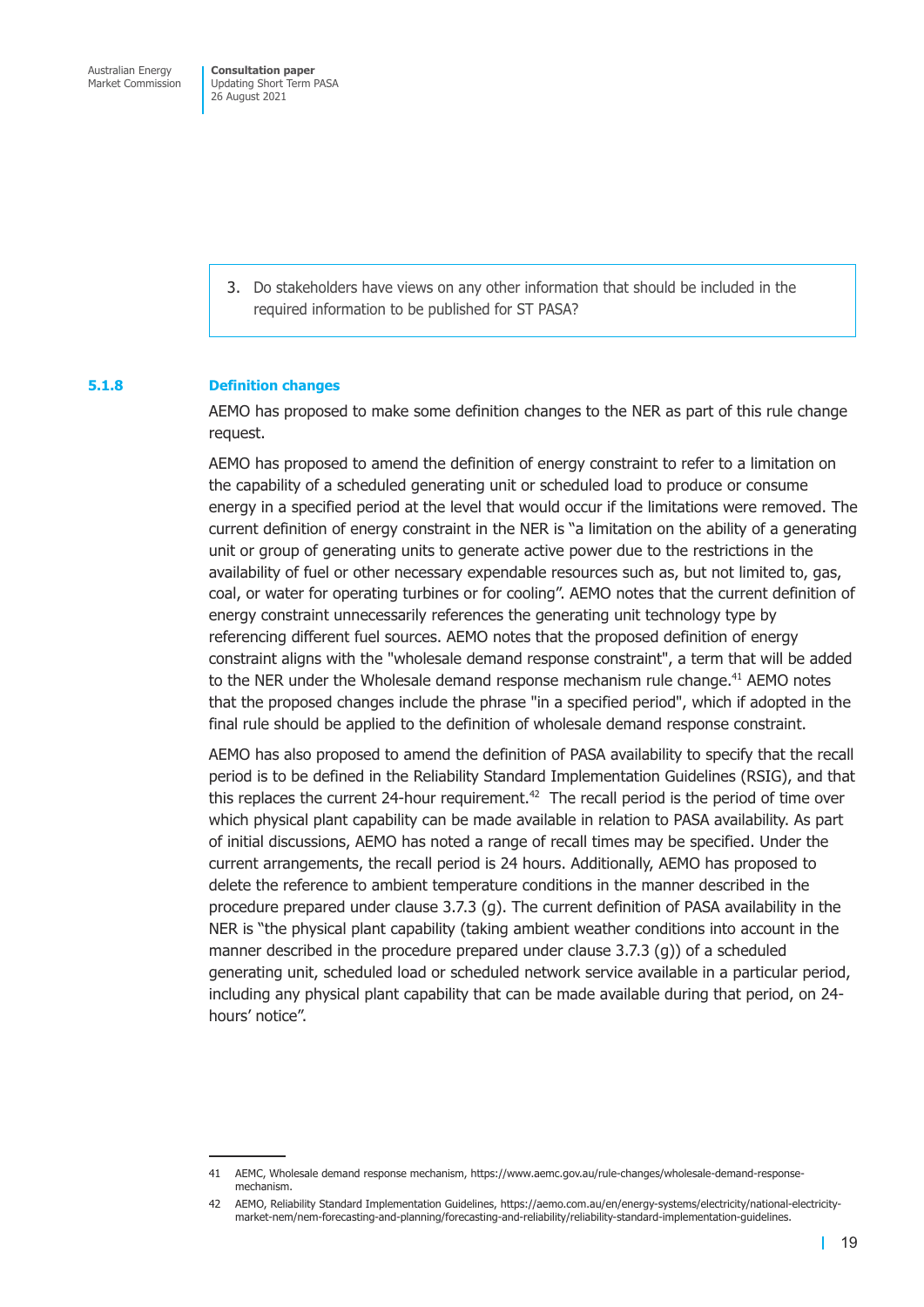#### QUESTION 10: DEFINITION CHANGES

- 1. Do stakeholders support the proposed changes to the definition of energy constraints?
- 2. Do stakeholders support the proposed changes to the definition of PASA availability?

#### **5.1.9 General comments**

The Commission notes that the approach proposed by AEMO contains certain prescriptive aspects. These are particularly in relation to the inputs and outputs that must be considered in relation to ST PASA. The Commission notes that a principles-based approach may take a less prescriptive approach to these aspects.

In the rule change request, AEMO also notes that an alternative option to support the ST PASA redevelopment is for the NER to include a very detailed specification of the ST PASA requirements. AEMO considers that this is an inflexible approach that is not justified considering the need for NEM systems and processes to adapt more rapidly to changing technology and market conditions.

While AEMO has described the proposed approach as a principles-based approach, the Commission considers that more or less prescriptive approaches are also possible. The Commission is interested in stakeholder views on the optimal degree of prescription or principles in relation to this issue.

The Commission published a paper on rule drafting philosophy in October 2020.<sup>43</sup> The Commission noted that a principles-based approach to Rule drafting is appropriate unless an alternative approach is necessary, however a desire to reduce prescription should not compromise the achievement of good policy outcomes. Additionally, the Commission listed situations in which a principles-based approach is appropriate, as well as the risks to consider when taking a principles-based approach.

The Commission noted that a principles-based approach is suitable when there are new products and services, constant innovation, market participants with significantly different characteristics or capabilities, or diverse participant preferences, and that a principles-based approach may be more accommodating and adaptive to market developments.

#### QUESTION 11: INTRODUCTION OF A PRINCIPLES-BASED APPROACH TO ST PASA IN THE NER

1. Do stakeholders support AEMO's proposal to introduce a principles-based approach to the NER in relation to ST PASA?

<sup>43</sup> AEMC, Rule drafting philosophy, https://www.aemc.gov.au/sites/default/files/2020- 11/Rule%20drafting%20philosophy\_20201102\_0.PDF.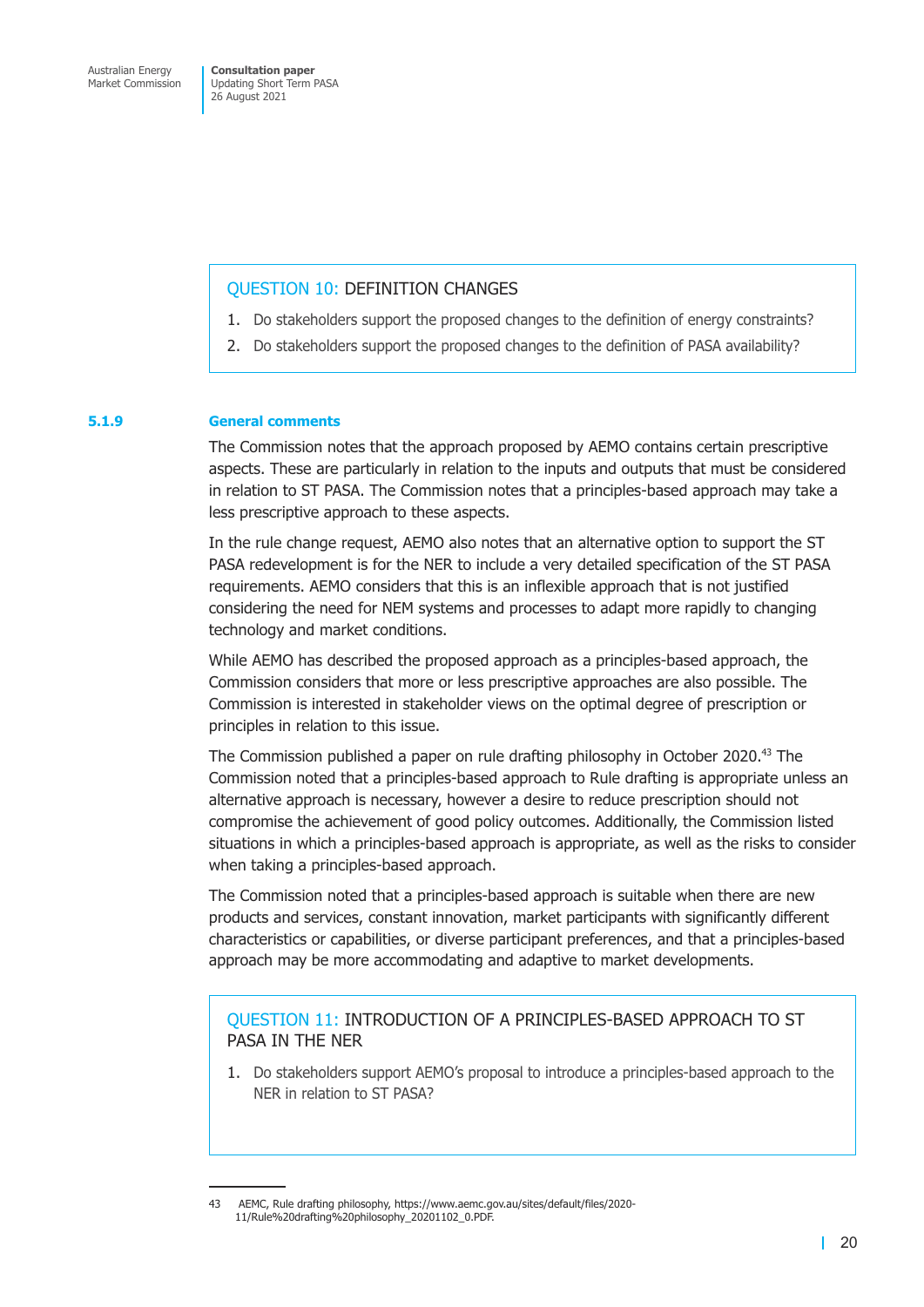> <span id="page-23-0"></span>2. Is an alternative solution, such as updating the prescriptions in the NER, a better approach?

# 5.2 Specification of ST PASA being published over seven days

#### **Issue raised**

The current arrangements in relation to ST PASA in the NER specify that ST PASA covers a six-day period from the end of the trading day covered by the most recently published predispatch schedule.<sup>44</sup> AEMO notes that the current ST PASA (referring to PD PASA and ST PASA) is published for a seven-day period. This period is from the end of the most recent dispatch interval until the end of the ST PASA period. AEMO states that the inconsistency between the NER and what AEMO publishes creates ambiguity for market participants.<sup>45</sup>

#### **Proposed solution**

AEMO has proposed that the NER specify that ST PASA is to be published for a seven-day period, as currently occurs in practice for the combination of PD and ST PASA. AEMO notes this will align with the current ST PASA.

QUESTION 12: SPECIFICATION OF ST PASA BEING PUBLISHED OVER SEVEN DAYS IN THE NER

1. Do stakeholders support the specification that ST PASA is published over seven days from real-time?

# 5.3 Publication of generator availability on a DUID level

#### **Issue raised**

The current arrangements in relation to ST PASA in the NER specify that AEMO must publish aggregate generating unit availability and PASA availability for each region.<sup>46</sup> AEMO states that a market participant's decision to offer capacity is also informed by knowledge of what other units are available at that time.<sup>47</sup> Availability of other units may impact the decision of a market participant to generate because it needs to assess whether certain generating units will be providing system strength services that are needed for it to operate.

AEMO also notes that as the NEM transitions to higher penetrations of VRE, existing thermal generators may be mothballed, retired from service or require more maintenance outages.

<sup>44</sup> Clause 3.7.3 (b) of the NER.

<sup>45</sup> Rule change request from AEMO on 29 June 2021: Redeveloping short-term PASA for the NEM transition, page 8.

<sup>46</sup> Clause 3.7.3 (h)(4) and 3.7.3 (h)(4A) of the NER.

<sup>47</sup> Rule change request from AEMO on 29 June 2021: Redeveloping short-term PASA for the NEM transition, page 8.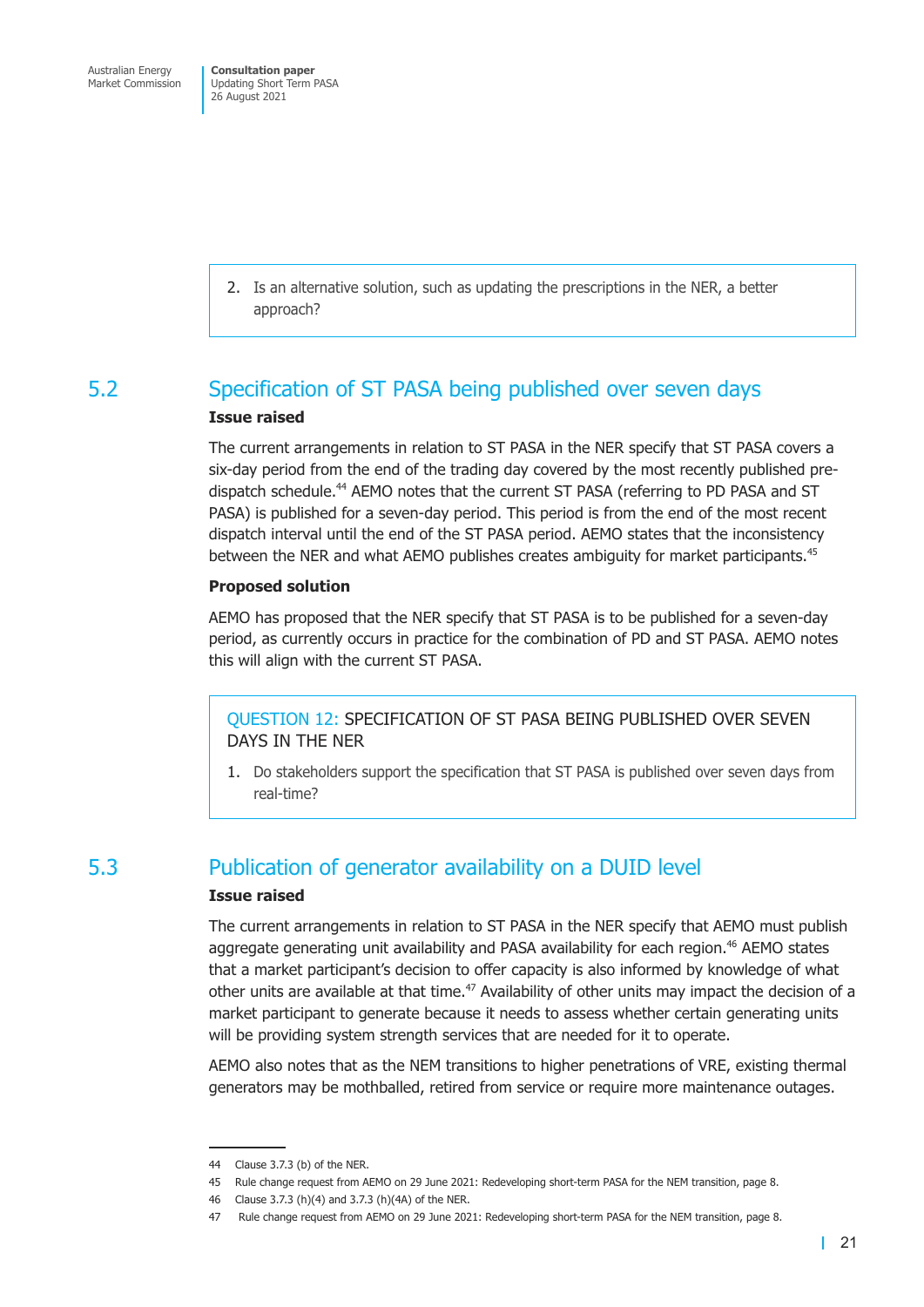AEMO considers that this necessitates market participants having information on the available capacity of other units in the ST PASA timeframe.

Further, AEMO has noted that an information asymmetry currently exists between market participants with smaller generation portfolios and market participants with larger generation portfolios. AEMO notes that market participants with smaller generation portfolios may have less information on which to base their operational and commercial decisions.

#### **Proposed solution**

AEMO has proposed that this issue could be addressed by it being required to publish generator availability information on a DUID, or per unit level. Providing all market participants with this information is likely to improve the decision-making of smaller market participants with respect to the scheduling of outages.

AEMO states that the provision of this information may have benefits in relation to power system security.<sup>48</sup> AEMO states that due to increasing penetration of variable renewable energy (VRE) generation in the NEM, there are increasing risks to power system security relating to inertia and system strength shortfalls. These risks are sometimes heightened during planned network outages. AEMO notes that management of these issues requires either certain individual units, a combination of certain synchronous generating units or other synchronous plant to be in service during the planned network outage. AEMO states that transparency of generating unit availability will allow NSPs to better coordinate their outages with other market participants.

AEMO also notes that this approach will be consistent with the approach taken in the AEMC's Improved transparency and extending duration of MT PASA rule change.49 The Commission notes that there was some concern over the proposal to publish generator availability at the DUID level in MT PASA due to competition concerns. This issue is explored in Box 1 below.

#### BOX 1: COMPETITION CONCERNS IN THE MT PASA RULE CHANGE

On 20 February 2020, the AEMC made a more preferable rule to amend the MT PASA. The rule change request was submitted by ERM Power and sought a number of amendments to the MT PASA to improve transparency and accuracy.

One of the key features of the final rule was the requirement for AEMO to publish information on the generation availability of individual scheduled generating units. Over the course of the rule change process, this issue was raised as a concern by certain stakeholders, including the Australian Energy Regulator (AER), EnergyAustralia and Origin Energy.

The AER considered that the potential for less competitive outcomes resulting from the changes may outweigh the possible benefits of greater transparency in this instance. The AER

<sup>48</sup> Rule change request from AEMO on 29 June 2021: Redeveloping short-term PASA for the NEM transition, page 8.

<sup>49</sup> AEMC, Improving transparency and extending duration of MT PASA, https://www.aemc.gov.au/rule-changes/improvingtransparency-and-extending-duration-mt-pasa.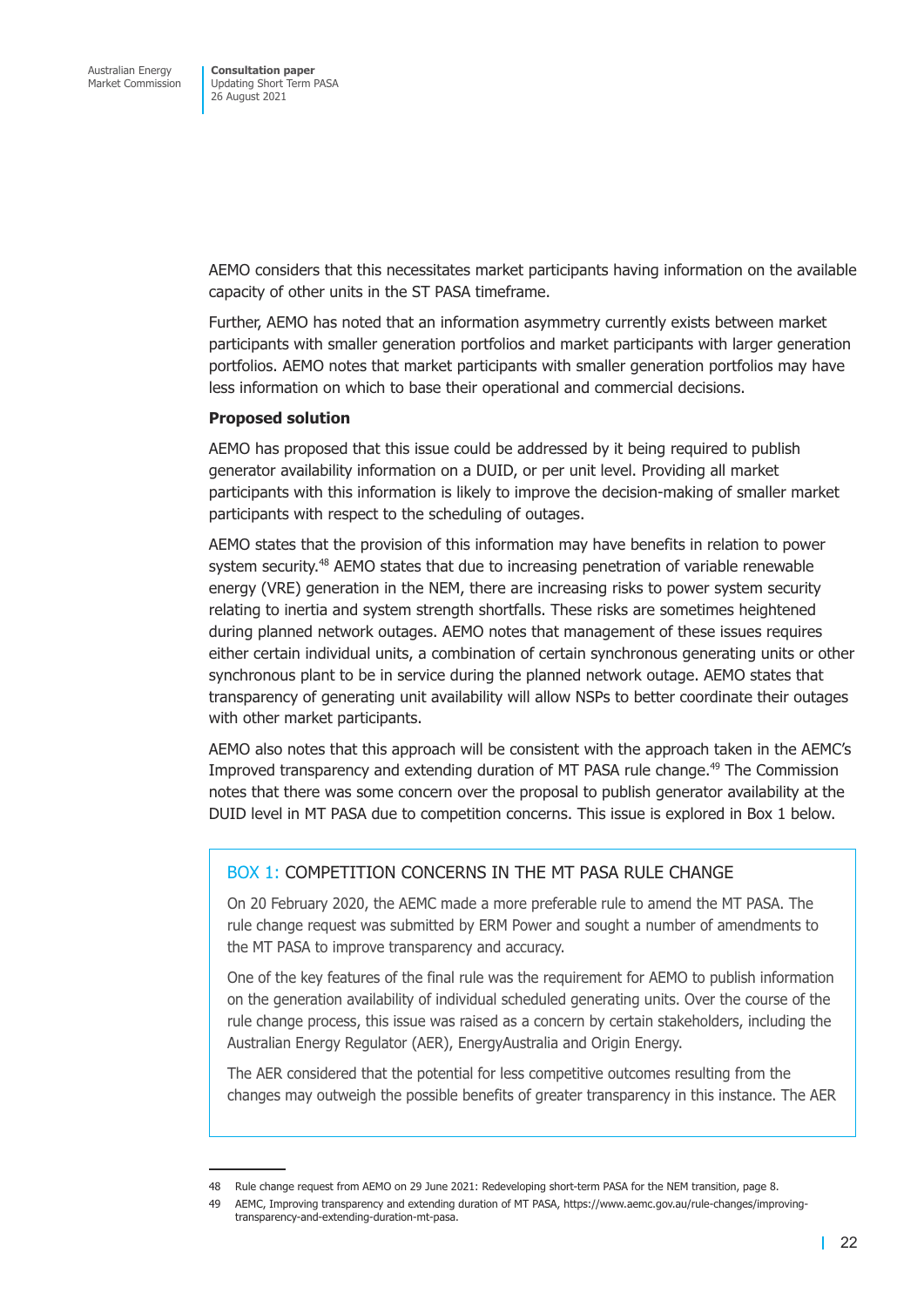> noted that there was already a high degree of transparency in the NEM, and that publication of generator availability information would create opportunities for coordinated behaviours. The AER argued that further transparency over future price sensitivities may reduce competition and increase the risk of coordinated exercise of market power.

In response to these concerns, the AEMC commissioned Houston Kemp Economists to assess the proposed changes. Houston Kemp considered the conditions required for collusion and how the public provision of information can affect the risk that collusion can occur. Houston Kemp noted that the provision of information does not necessarily lead to an increased risk of collusion, and that it only does so when each of the three conditions necessary for collusion to hold after the information is made public, and one of the conditions is more likely to hold.

Houston Kemp described that collusion can only take place if:

- Firms can reach a collusive agreement.
- The firms that are part of the agreement are individually better off adhering to the agreement, rather than deviating from it. This requires at least that:
	- firms can monitor whether their rivals are adhering to an agreement
	- those firms that do not adhere to the agreement face an expected cost, e.g., lower prices for a period, that is greater than the benefit from not adhering to the agreement
- The firms from outside the agreement are not able to undermine it by supplying in competition with firms that are part of the agreement.

Houston Kemp considered that in relation to the first condition, the more detailed information in the MT PASA could help generators to signal what they would like the tacit agreement to be, i.e. how much to withdraw and when.

Houston Kemp considered that in relation to the second condition, the additional information in the MT PASA could help monitor and punish firms if there was a form of collusion that involved specifying how much generation capacity a firm was going to have available on any one day, however it was not likely that the new information could significantly increase the risk of this form of collusion, because:

- the information in MT PASA can be changed
- the quantity produced becomes available after dispatch, and so can be used to verify whether firms adhered to an agreement to withhold capacity.

Houston Kemp considered that in relation to the third condition, it could not see a way in which the revised MT PASA information would increase external stability. Houston Kemp noted that it is more likely that the additional information would reduce external stability because it would help smaller generators to know when to supply more, undermining any (hypothetical) collusion between the larger generators.

Source: AEMC, Improving transparency and extending duration of MT PASA, https://www.aemc.gov.au/rule-changes/improvingtransparency-and-extending-duration-mt-pasa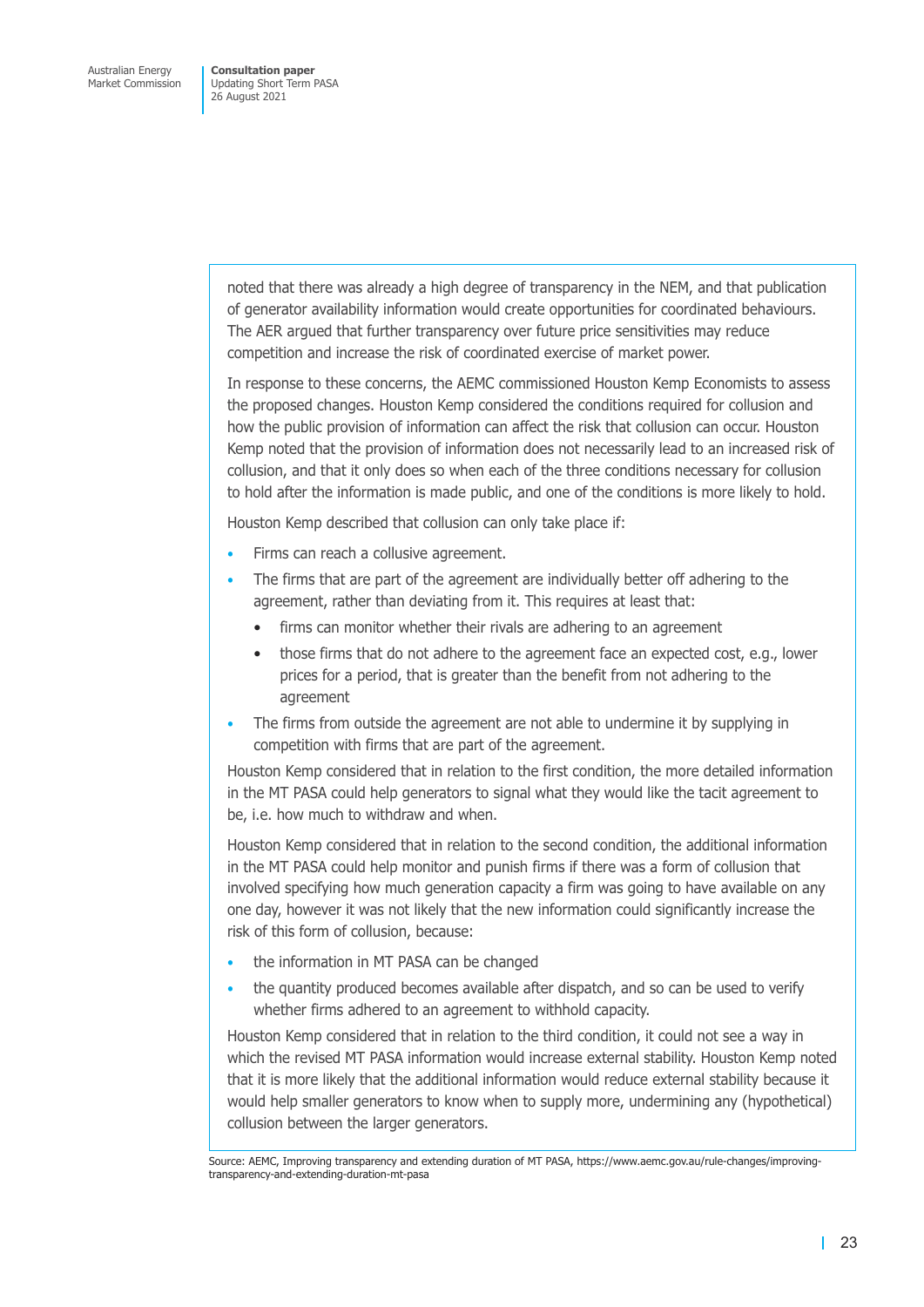AEMO has also provided alternative options to address the issues identified. Firstly, AEMO considers that one approach would be to continue with the status quo. AEMO contends that this does not provide sufficient market information to facilitate market participants' operational and market decisions. Secondly, AEMO considers that a different time period could be specified for the publication of individual capacity information. AEMO has suggested that this would exclude the PD timeframe.

#### QUESTION 13: PUBLICATION OF GENERATOR AVAILABILITY ON A DUID LEVEL

- 1. Do stakeholders consider that the current arrangements of publishing generator availability information aggregated at the region level in ST PASA is an issue?
- 2. What are stakeholders' views on AEMO's proposed solution i.e. require the NER to specify that generator availability information be published at the DUID (unit) level?
- 3. Is there an alternative solution?
- 4. What are the particular commercial in confidence issues that would arise if generator availability information was published at the DUID level? Would the information be competitively sensitive?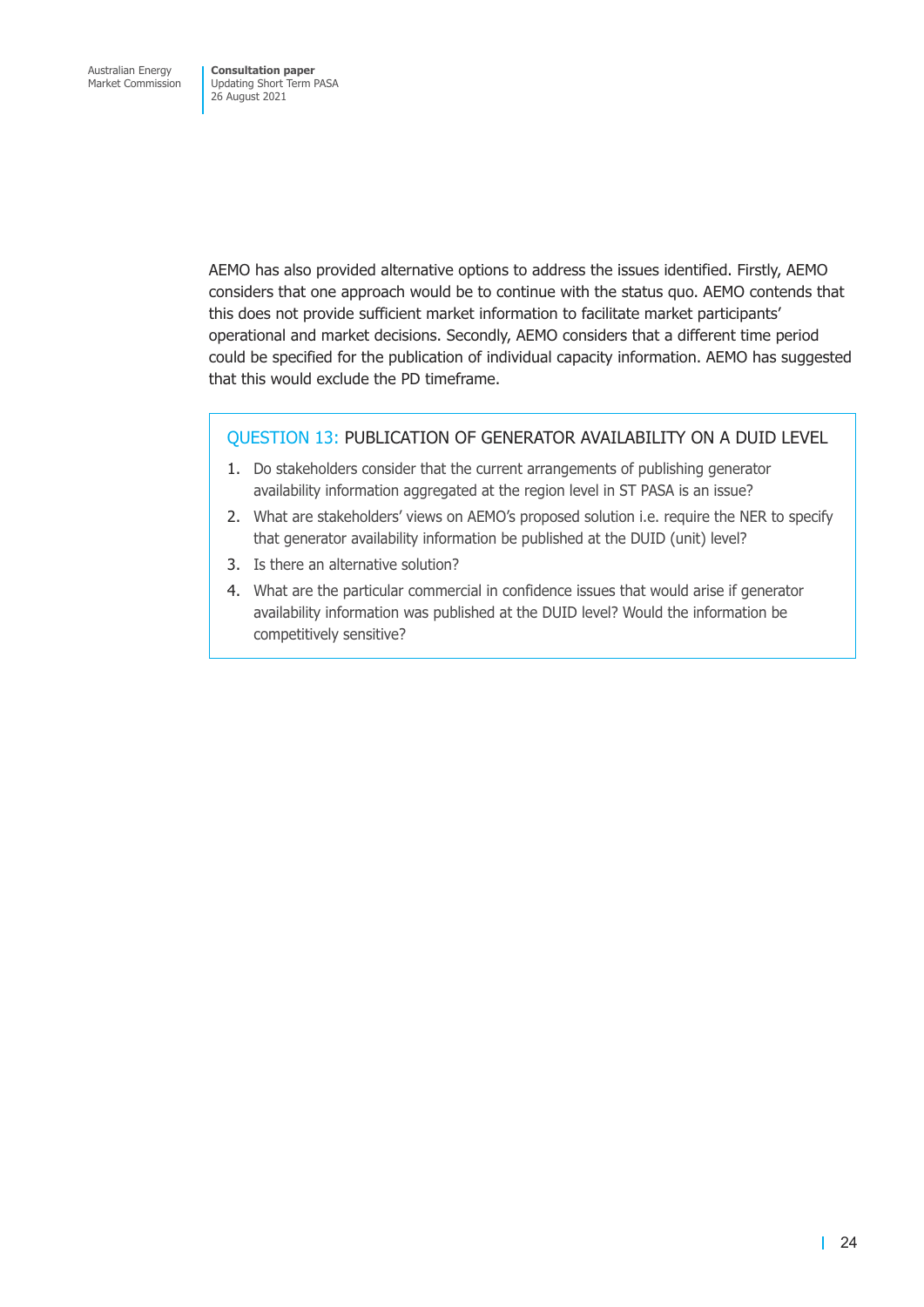# <span id="page-27-0"></span>6 LODGING A SUBMISSION

Written submissions on the rule change request must be lodged with Commission by **23 September 2021** online via the Commission's website, www.aemc.gov.au, using the "lodge a submission" function and selecting the project reference code ERC0332.

The submission must be on letterhead (if submitted on behalf of an organisation), signed and dated.

Where practicable, submissions should be prepared in accordance with the Commission's guidelines for making written submissions on rule change requests.<sup>50</sup> The Commission publishes all submissions on its website, subject to a claim of confidentiality.

All enquiries on this project should be addressed to Tom Meares on (02) 8296 1674 or tom.meares@aemc.gov.au.

<sup>50</sup> This guideline is available on the Commission's website www.aemc.gov.au.